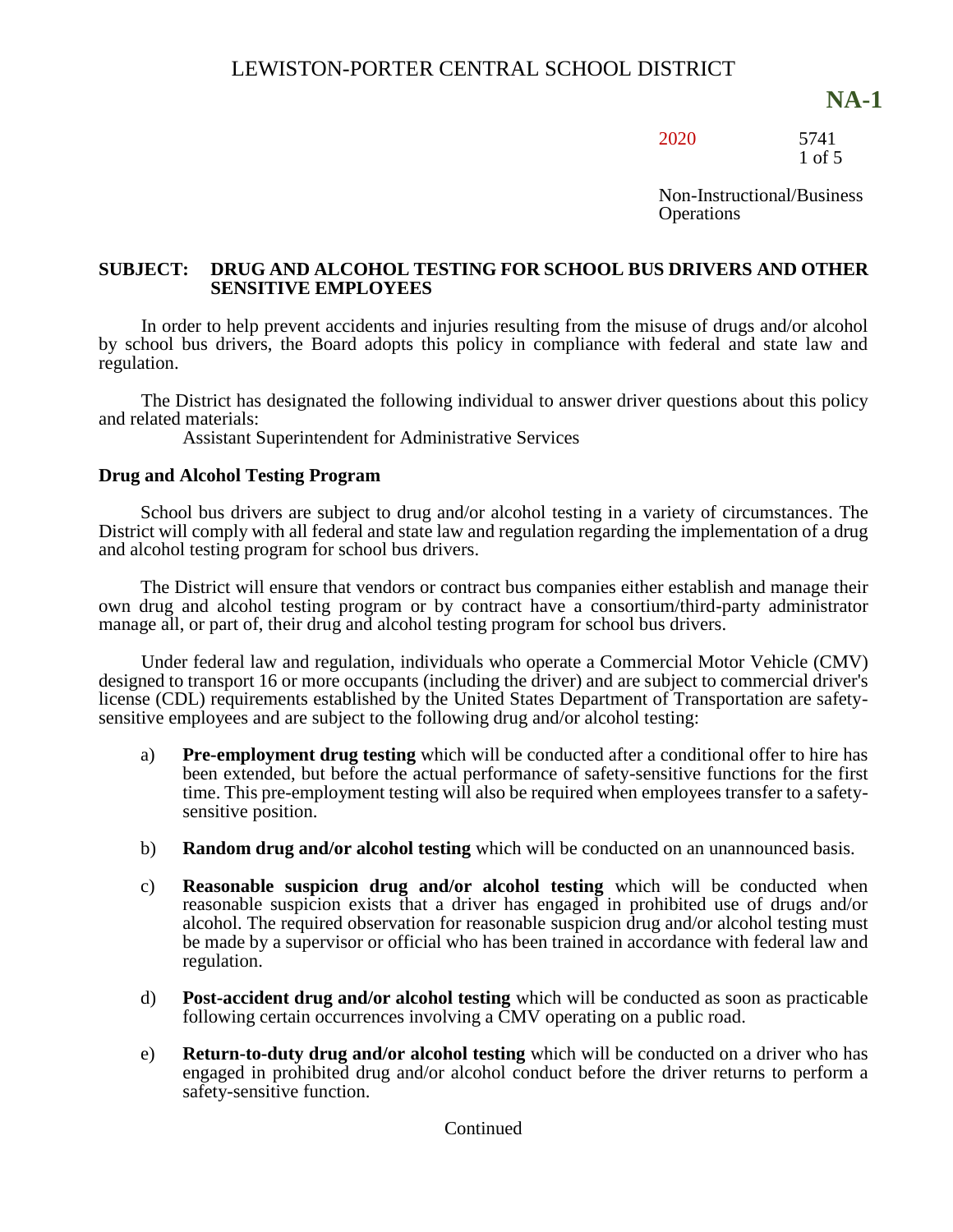*2020* 5741 2 of 5

Non-Instructional/Business **Operations** 

## **SUBJECT: DRUG AND ALCOHOL TESTING FOR SCHOOL BUS DRIVERS AND OTHER SENSITIVE EMPLOYEES**

f) **Follow-up drug and/or alcohol testing** which will be conducted on a driver who has engaged in prohibited drug and/or alcohol conduct and has returned to performing a safetysensitive function. This testing will be conducted on an unannounced basis in accordance with a written follow-up testing plan developed by a substance abuse professional (SAP).

All procedures used to test for the presence of drugs and/or alcohol will conform to the requirements outlined in federal law and regulation for protecting the driver, ensuring and the integrity of the testing process, safeguarding the validity of the test results, and ensuring that all test results are attributed to the correct driver.

Under New York State law and regulation, all school bus drivers are subject to pre-employment and random drug and alcohol testing in accordance with the provisions and requirements of federal regulations, regardless of commercial driver's license CDL endorsement. Every school bus driver will be included in the random testing pool and must submit to testing when selected.

### **Prohibitions and Consequences for School Bus Drivers**

Under federal law and regulation, individuals who operate a CMV designed to transport 16 or more occupants (including the driver) and are subject to CDL requirements established by the United States Department of Transportation are prohibited from:

- a) Reporting for duty or remaining on duty to perform safety-sensitive functions while having an alcohol concentration of 0.04 or greater. If testing shows an alcohol concentration of 0.02 or greater but less than 0.04, the employee must be removed from performing safety-sensitive activities functions for not less than 24 hours, but no punitive action will be taken by the employer;
- b) Using alcohol while performing safety-sensitive functions;
- c) Performing safety-sensitive functions within four hours after using alcohol;
- d) When required to take a post-accident alcohol test, using alcohol within eight hours following the accident or prior to undergoing a post-accident alcohol test, whichever comes first;
- e) Refusing to submit to a drug or alcohol test required by post-accident, random, reasonable suspicion, return-to-duty, or follow-up testing requirements;
- f) Refusing to submit to a pre-employment drug test;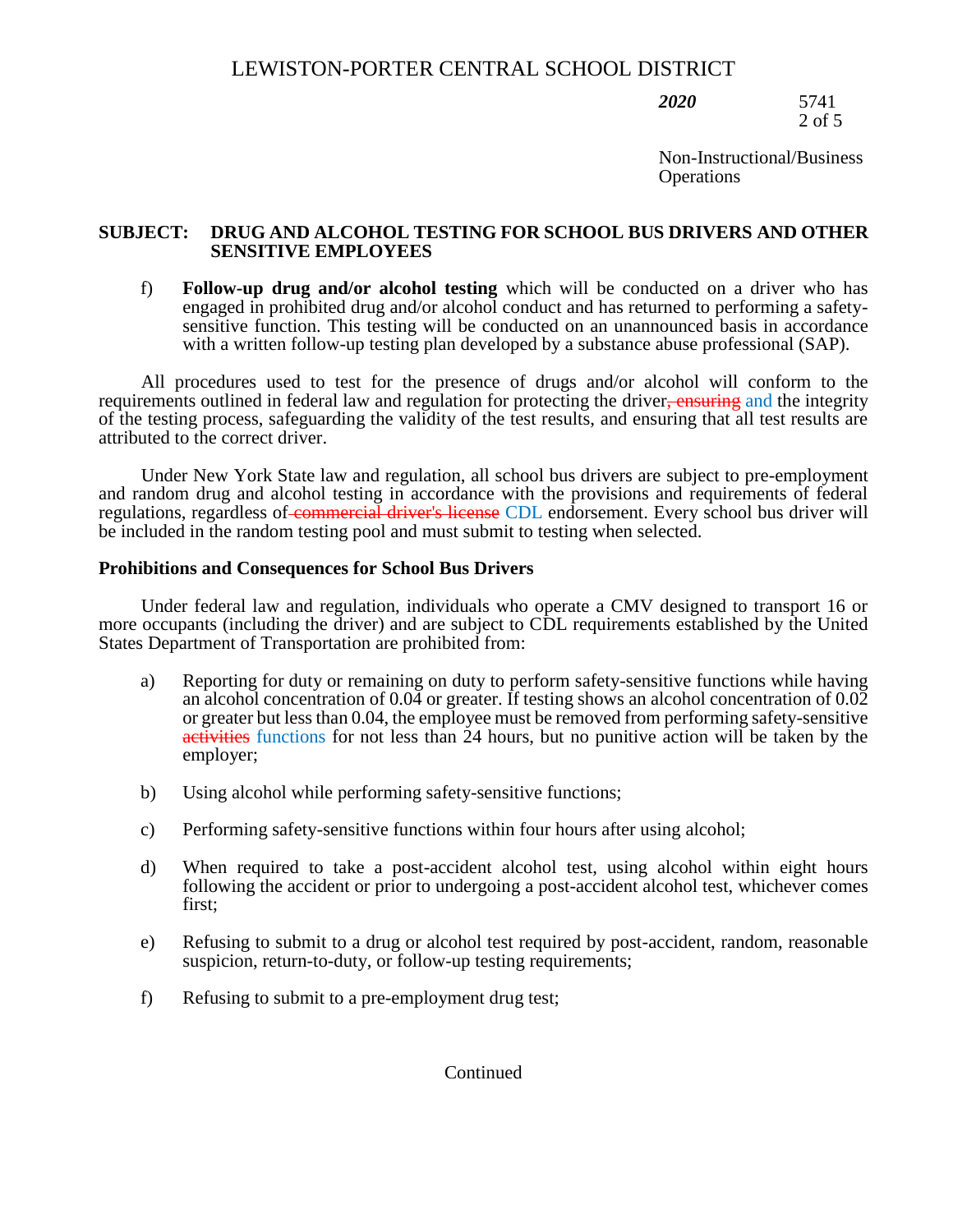*2020* 5741 3 of 5 Non-Instructional/Business **Operations** 

### **SUBJECT: DRUG AND ALCOHOL TESTING FOR SCHOOL BUS DRIVERS AND OTHER SENSITIVE EMPLOYEES**

- g) Reporting for duty or remaining on duty, requiring the performance of safety-sensitive functions, when the driver uses any drugs, as defined by federal law and regulation. This prohibition does not apply when the use is pursuant to the instructions of a licensed medical practitioner who is familiar with the driver's medical history and has advised the driver that the substance will not adversely affect the driver's ability to safely operate a CMV; or
- h) Reporting for duty, remaining on duty, or performing a safety-sensitive function, if the driver tests positive for drugs.

Additionally, under New York State law, all school bus drivers are prohibited from:

- a) Consuming a drug or intoxicating liquor, regardless of its alcoholic content, or be under the influence of a drug or intoxicating liquor, within six hours before going on duty or operating, or having physical control of a bus;
- b) Consuming a drug or intoxicating liquor, regardless of its alcoholic content while on duty, or operating, or in physical control of a bus; or
- c) Possessing a drug or intoxicating liquor, regardless of its alcoholic content while on duty, operating or in physical control of a bus. However, this paragraph does not apply to the possession of a drug or intoxicating liquor which is transported as part of a shipment or personal effects of a passenger or to alcoholic beverages which are in sealed containers.

It is the employer's responsibility to ensure that no school bus driver:

- a) Violates any of the above listed provisions of New York State law; or
- b) Be on duty or operate a school bus if, by a person's general appearance or by a person's conduct or by other substantiating evidence, a person appears to have consumed a drug or intoxicating liquor within the preceding eight hours.

Any violation of this policy, and/or-District procedures, and/or applicable federal and state law and regulation by a school bus driver will be grounds for disciplinary action and penalties including, but not limited to, fines, suspension, and/or discharge in accordance with the District's and/or the vendors' or contract bus companies' policies, collective bargaining agreements, and applicable law.

Drivers who are found to have engaged in prohibited conduct under federal law and regulation will be removed immediately from safety-sensitive functions and will not be allowed to return to perform safety-sensitive functions until they:

- a) Are evaluated by a SAP;
- b) Complete any requirements for rehabilitation as set by the employer and the SAP; and
- c) Pass a return-to-duty test with the result below 0.02 if the conduct involved alcohol, or a drug test with a verified negative result if the conduct involved drug use.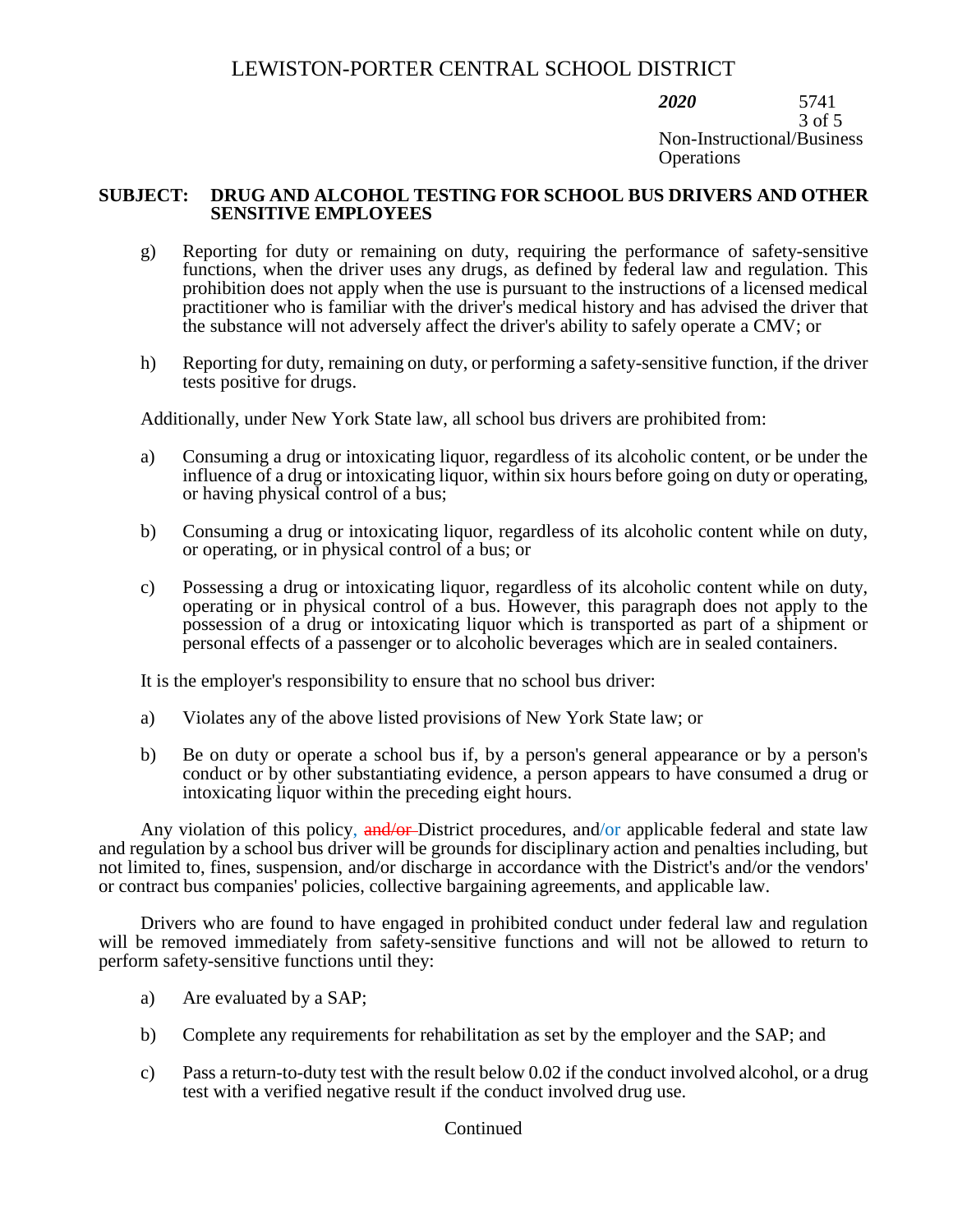*2020* 5741 4 of 5

Non-Instructional/Business **Operations** 

## **SUBJECT: DRUG AND ALCOHOL TESTING FOR SCHOOL BUS DRIVERS AND OTHER SENSITIVE EMPLOYEES**

## **The Drug and Alcohol Clearinghouse**

The Drug and Alcohol Clearinghouse ("Clearinghouse") is a secure online database that provides real-time information about CDL and commercial learner's permit holder's drug and alcohol program violations. The District will comply with all federal law and regulation regarding the Clearinghouse.

In accordance with 49 CFR Part 382, the following personal information will be collected, maintained, and reported to the Clearinghouse:

- a) A verified positive, adulterated, or substituted drug test result;
- b) An alcohol confirmation test with a concentration of 0.04 or higher;
- c) A refusal to submit to any required test;
- d) An employer's report of actual knowledge of:
	- 1. On duty alcohol use;
	- 2. Pre-duty alcohol use;
	- 3. Alcohol use following an accident; and
	- 4. Drug use;
- e) A SAP's report of the successful completion of the return-to-duty process;
- f) A negative return-to-duty test; and
- g) An employer's report of completion of follow-up testing.

### **Prohibitions and Consequences for Vendors or Contract Bus Companies**

Any significant violation of this policy or District procedures, and applicable federal and state law and regulation by a vendor or contract bus company and its employees will result in revocation of its contract for the transportation of students.

### **Employee Notification**

The Superintendent or designee will ensure that vendors or contract bus companies receive a copy of District policy, educational materials that explain the requirements of drug and alcohol testing law and regulation, and any policies, regulations, and/or procedures developed by the District with respect to meeting those requirements. The Superintendent or designee will ensure that a copy of these materials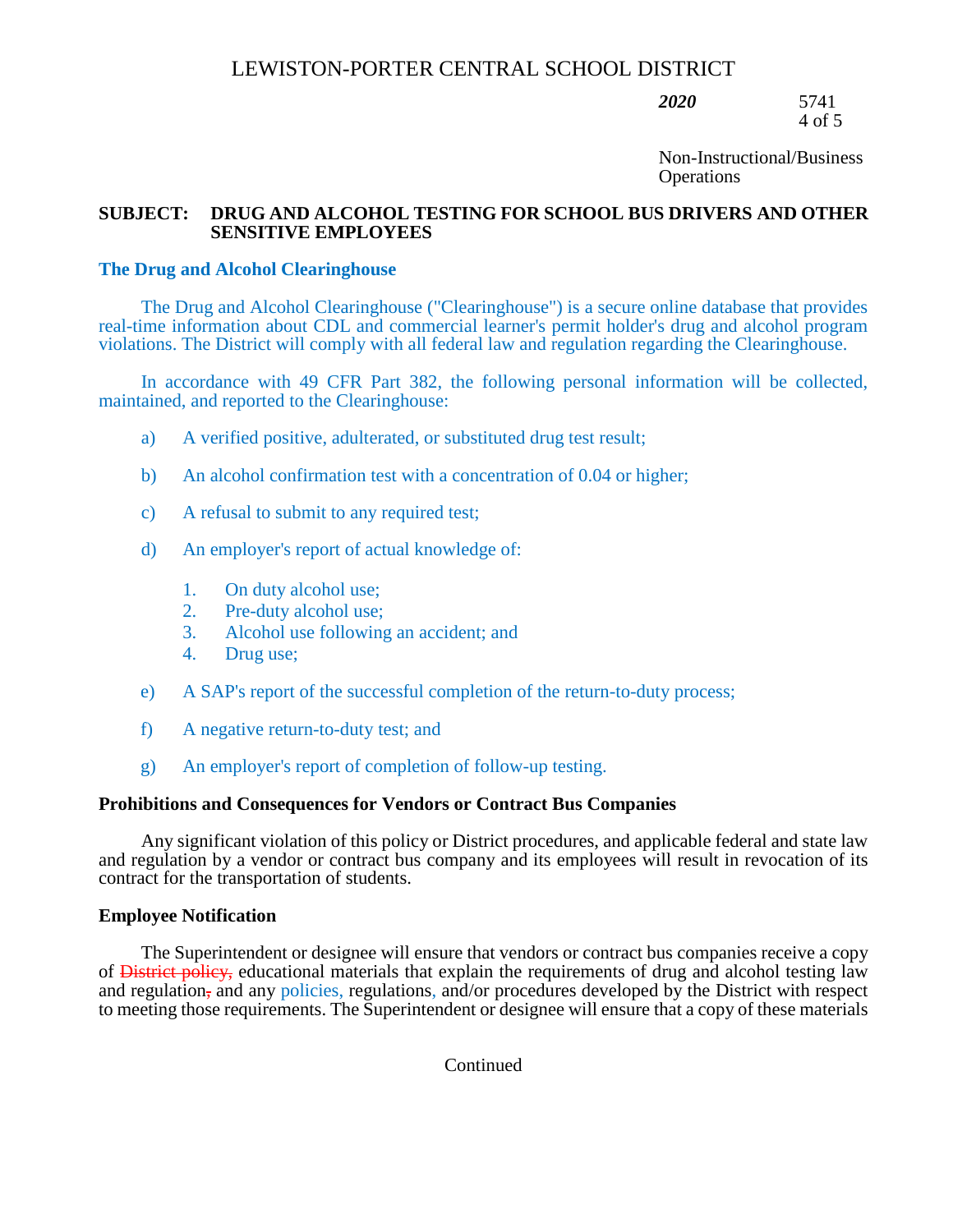*2020* 5741 5 of 5

Non-Instructional/Business **Operations** 

### **SUBJECT: DRUG AND ALCOHOL TESTING FOR SCHOOL BUS DRIVERS AND OTHER SENSITIVE EMPLOYEES**

is distributed to vendors or contract bus companies, who will sign for receipt of all of the above documents, as well as other appropriate personnel, prior to the start of any drug and/or alcohol testing as well as at the beginning of each school year or at the time of hire for any school bus driver.

The Superintendent or designee will further ensure that vendors or contract bus companies receive a copy of the District's educational materials concerning: the effects of drug and alcohol use on an individual's health, work, and personal life; signs and symptoms of a drug or alcohol problem (the driver's or a co-worker's); and available methods of intervening when a drug or alcohol problem is suspected, including confrontation, referral to any employee assistance program, and/or referral to management.

The Superintendent or designee can assist vendors or contract bus companies with arrangements for training of all supervisors who may be utilized to determine whether reasonable suspicion exists to test a driver for prohibited conduct involving the drugs and/or alcohol.

#### **Records Management and Retention**

Employee records relating to drug and/or alcohol testing, as well as to substance abuse and/or alcohol prevention programs, will be maintained in accordance with law and regulation. All employee drug and/or alcohol testing will be kept confidential and will only be revealed as required or authorized by law or regulation.

> 49 USC §§ 31136 and 31306 49 CFR Parts 40, 382, and 383 Vehicle and Traffic Law §§ 142, 509-g, 509-l

Adoption Date: 04/21/2020

09/17/2019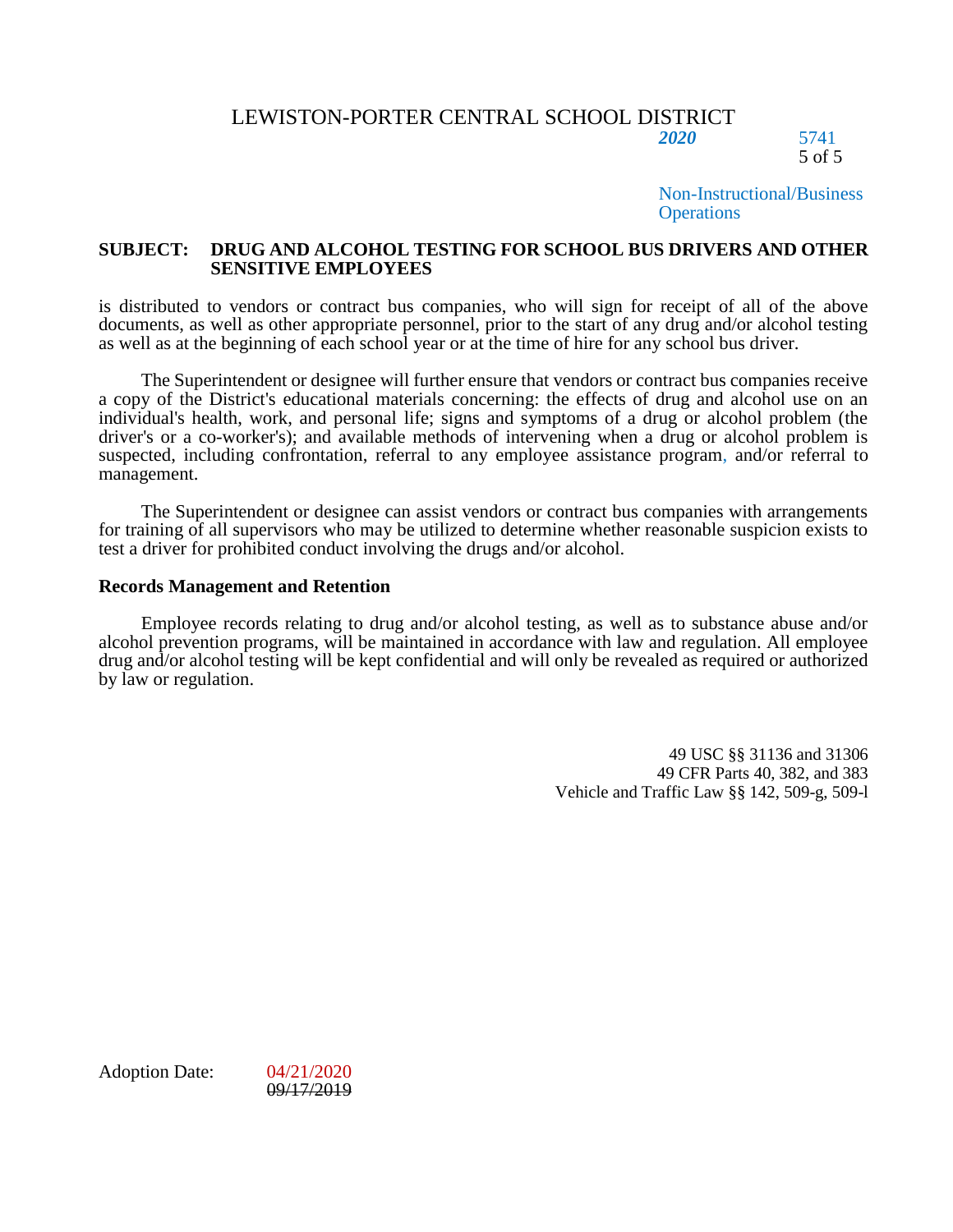# 2020 7530

1 of 6

Students

# **SUBJECT: CHILD ABUSE AND MALTREATMENT**

# **Child Abuse in a Domestic Setting**

The District takes seriously the obligations of its officers and employees to report cases of child abuse or maltreatment. To this end, regulations will be developed, maintained, and disseminated by administration regarding the:

- a) Mandatory reporting of suspected child abuse or maltreatment;
- b) Reporting procedures and obligations of persons required to report;
- c) Provisions for taking a child into protective custody;
- d) Mandatory reporting of deaths;
- e) Immunity from liability and penalties for failure to report;
- f) Obligations for provision of services and procedures necessary to safeguard the life or health of a child; and
- g) Provision of information in recognizing signs of unlawful methamphetamine laboratories for all current and new school officials (i.e., "mandated reporters") who, as part of their usual responsibilities, visit children's homes.

Additionally, an ongoing training program for all current and new school officials will be established and implemented to enable the staff to carry out their reporting responsibilities.

# Reporting Information

The District will post the child abuse hotline telephone number and directions for accessing the Office of Children and Family Services (OCFS) website in English and Spanish on its website and in clearly and highly visible areas of school buildings. The District will also make this information available from its administrative offices; provide it to parents and persons in parental relation at least once per school year by electronic communication, sending the information home with students, or otherwise; and provide it to each teacher and administrator. The District may post and provide this information in other, common languages used by the school community.

# Persons Required to Report

Persons required to report cases of child abuse or maltreatment to the State Central Register (SCR) in accordance with Social Services Law Section 413(1) include, but are not limited to, school teachers, school guidance counselors, school psychologists, school social workers, school nurses, school administrators or other school personnel required to hold a teaching or administrative license or certificate, and full- or part-time compensated school employees required to hold a temporary coaching license or professional coaching certificate.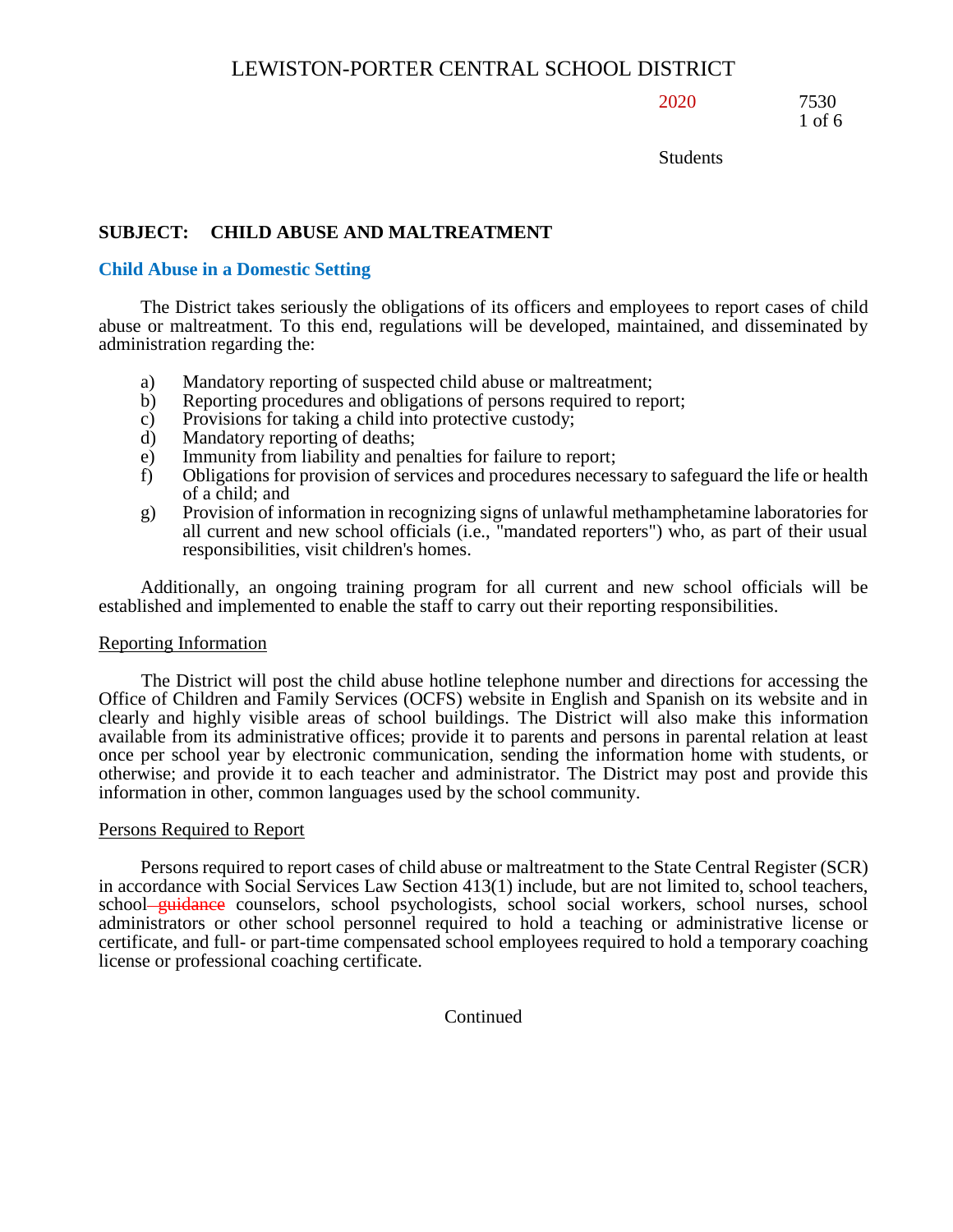## 2020 7530 2 of 6

Students

## **SUBJECT: CHILD ABUSE AND MALTREATMENT**

All mandated reporters must make the report themselves and then immediately notify the building principal or designee. The building principal or designee will be responsible for all subsequent administration necessitated by the report. Any report must include the name, title, and contact information for every staff member who is believed to have direct knowledge of the allegations in the report.

#### Prohibition of Retaliatory Personnel Action

The District will not take any retaliatory personnel action against an employee because the employee believes that he or she has reasonable cause to suspect that a child is an abused or maltreated child and that employee makes a report to SCR. Further, no school official will impose any conditions, including prior approval or prior notification, upon any staff member specifically designated a mandated reporter.

"Retaliatory personnel action" means the discharge, suspension, or demotion of an employee, or other adverse employment action taken against an employee in the terms and conditions of employment.

### Report Form

The "Report of Suspected Child Abuse or Maltreatment" Form LDSS-2221A may be accessed at the OCFS website.

### **Child Abuse in an Educational Setting**

The District is committed to the protection of students in educational settings from abuse and maltreatment by employees or volunteers.

### **Definitions**

"Administrator" or "school administrator" means a principal, or the equivalent title, in a school, or other chief school officer.

"Child abuse" means any of the following acts committed in an educational setting by an employee or volunteer against a child (defined as a person under the age of 21 years enrolled in a school):

a) Intentionally or recklessly inflicting physical injury, serious physical injury, or death;  $\theta$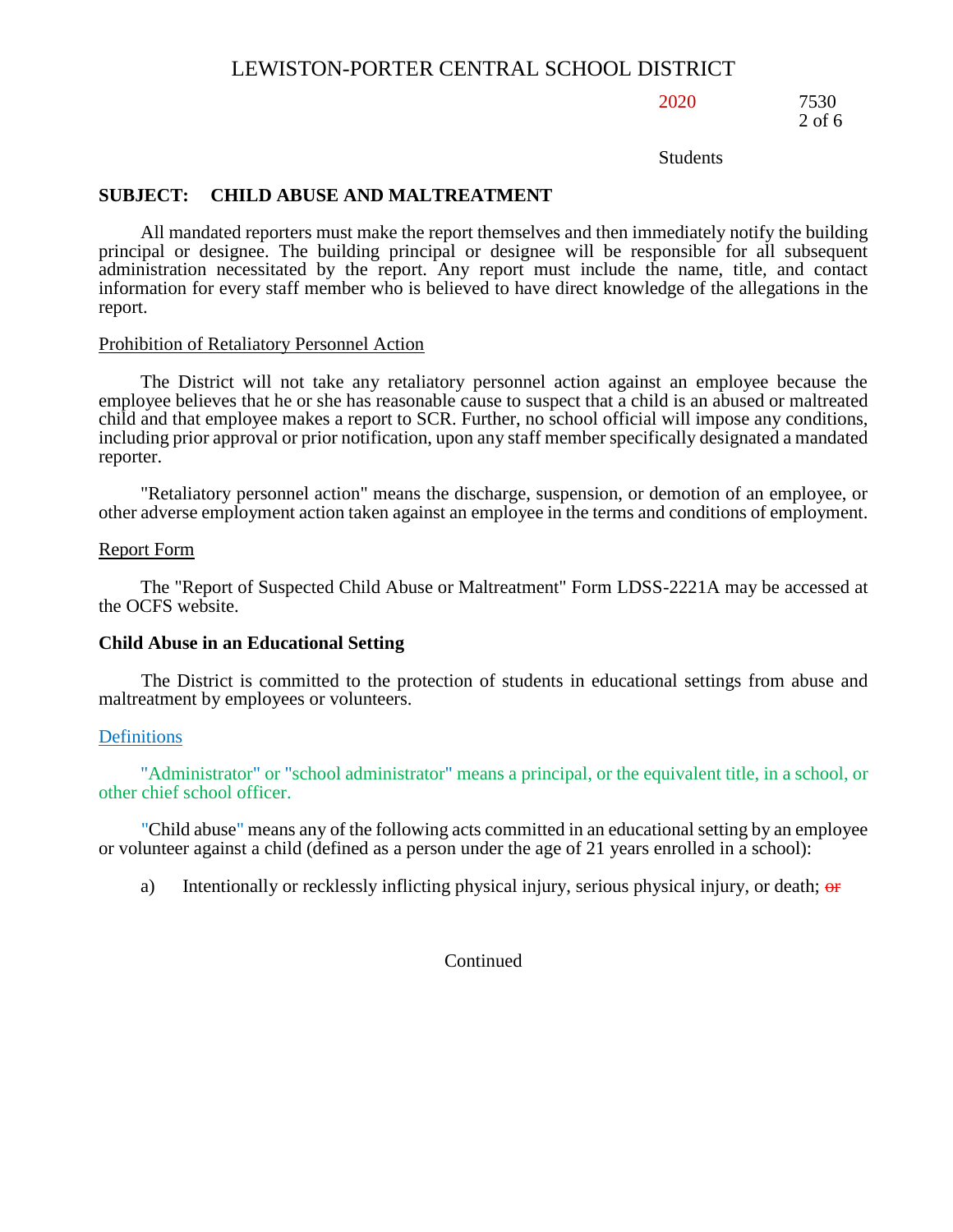2020 7530 3 of 6

Students

# **SUBJECT: CHILD ABUSE AND MALTREATMENT**

- b) Intentionally or recklessly engaging in conduct which creates a substantial risk of physical injury, serious physical injury, or death;  $\Theta$ **F**
- c) Any child sexual abuse, defined as conduct prohibited by Penal Law Articles 130 or 263; or
- d) The commission or attempted commission against a child of the crime of disseminating indecent materials to minors in accordance with Penal Law Article 235.

**Administrator** or **school administrator** means a principal, or the equivalent title, in a school, or other chief school officer.

"Educational setting" means the building(s) and grounds of the Districta school; the vehicles provided directly or by contract by the **Districtschool** for the transportation of students to and from school buildings, field trips, co-curricular and extracurricular activities both on and off **District**school grounds; all co-curricular and extracurricular activity sites; and any other location where direct contact between an employee or volunteer and a child has allegedly occurred.

"School" means a school district, public school, charter school, nonpublic school, Board of Cooperative Educational Services (BOCES), special act school district as defined in Education Law Section 4001, approved preschool special education program pursuant to Education Law Section 4410, approved private residential or non-residential school for the education of students with disabilities including certain private schools, or state-operated or state-supported school in accordance with Education Law Articles 85, 87, or 88.

# Duties Upon Receipt of an Allegation of Child Abuse in an Educational Setting

In any case where an oral or written allegation is made to a teacher, school nurse, school counselor, school psychologist, school social worker, school administrator, Board member, or other school personnel required to hold a teaching or administrative license or certificate, as well as a licensed and registered physical therapist, licensed and registered occupational therapist, licensed and registered speech-language pathologist, teacher aide, or school resource officer that a child has been subjected to child abuse by an employee or volunteer in an educational setting, that person will upon receipt of the allegation:

- a) Promptly complete a written report of the allegation including the full name of the child alleged to be abused; the name of the child's parent; the identity of the person making the allegation and their relationship to the alleged child victim; the name of the employee or volunteer against whom the allegation was made; and a listing of the specific allegations of child abuse in an educational setting. This written report will must be completed on a form prescribed by the Commissioner of Education.
- b) Except where the school administrator is the person receiving the oral or written allegation, the employee completing the written report must promptly personally deliver a copy of that written report to the school administrator of the school in which the child abuse allegedly occurred.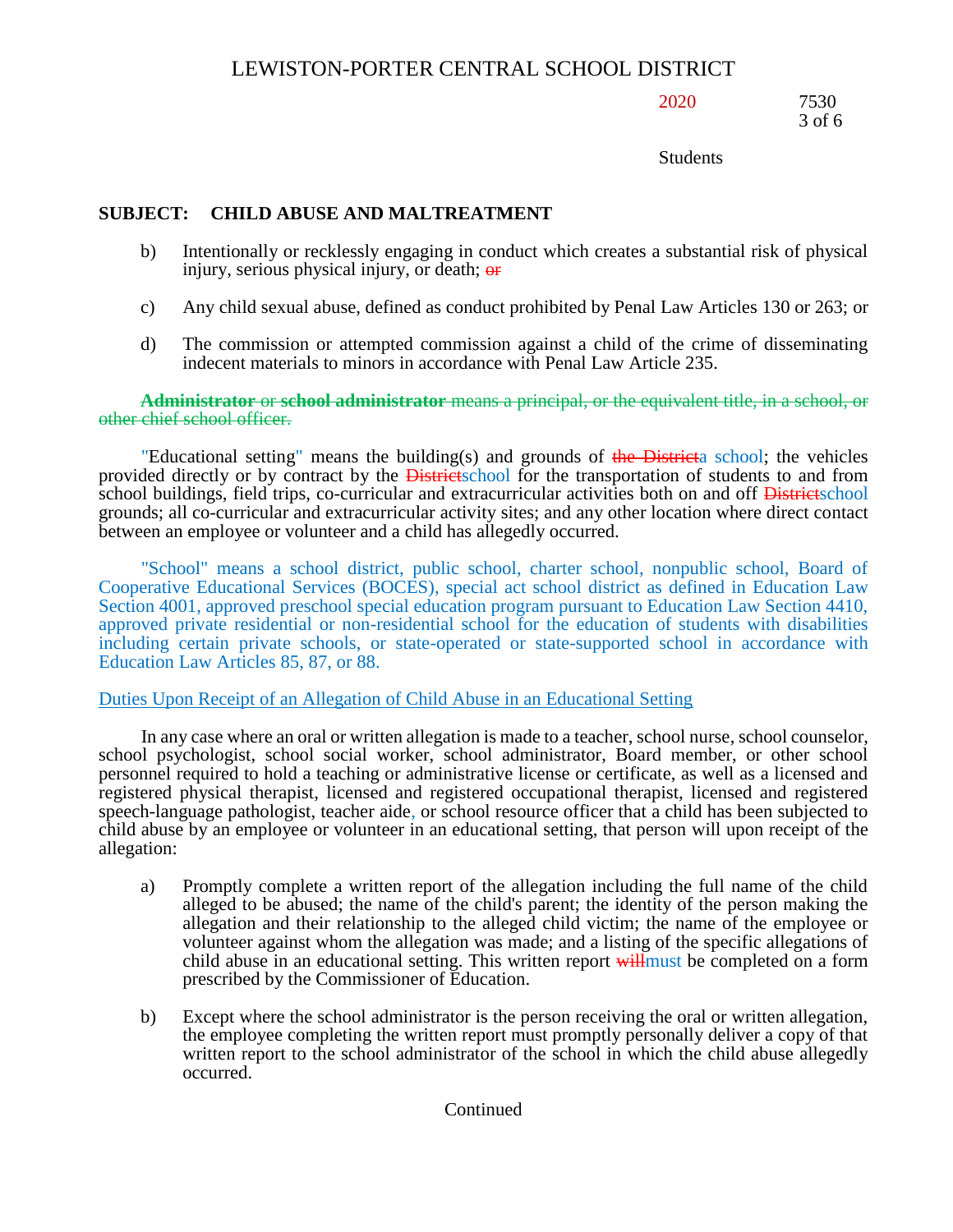2020 7530 4 of 6

Students

### **SUBJECT: CHILD ABUSE AND MALTREATMENT**

In any case where an oral or written allegation is made to a school bus driver employed by a school or a person or entity that contracts with the Districta school to provide transportation services to children that a child has been subjected to child abuse by an employee or volunteer in an educational setting, that school bus driver will upon receipt of the allegation, promptly report or cause a report to be made to his or her supervisor employed by the school or the contracting person or entity.

In any case where an oral or written report or allegation is made to a supervisor who is employed by a school or a person or entity that contracts with the Districta school to provide transportation services to children from a person employed by the school or the contracted person or entity that a child has been subjected to child abuse by an employee or volunteer in an educational setting, the supervisor must, upon receipt of an allegation:

- a) Promptly complete a written report of the allegation including the full name of the child alleged to be abused; the name of the child's parent or guardian; the identity of the person making the allegation and their relationship to the alleged child victim; the name of the employee or volunteer against whom the allegation was made; and a listing of the specific allegations of child abuse in an educational setting. This written report must be completed on a form prescribed by the Commissioner.
- b) Ensure that the written report is personally delivered to the Superintendent employed by the school district where the child abuse occurred or, for a school other than a school district or public school, the school administrator employed by the school where the child abuse occurred.

In any case where it is alleged a child was abused by an employee or volunteer of a school other than a school within the **District**school district of the child's attendance, the report of these allegations will be promptly forwarded to the Superintendent of the Districtschool district of the child's attendance and the Superintendent of the school district where the abuse of the child allegedly occurred. If a case involves a school that is not a school district or public school, the appropriate school administrator or administrators, in addition to any appropriate Superintendent, must be notified of the allegations of abuse.

If it is alleged the child was abused by the Superintendent or administrator, the report of the allegations will be made to another designated administrator.

Any employee, volunteer, or supervisor who is employed by a person or entity that contracts with the District to provide transportation services to children who reasonably and in good faith makes a report of allegations of child abuse in an educational setting in accordance with the reporting requirements of the law will have immunity from civil liability which might otherwise result by reason of those actions.

Upon receipt of a written report alleging child abuse in an educational setting, a school administrator or the Superintendent must then determine whether there is reasonable suspicion to believe that an act of child abuse has occurred. Where there has been a determination as to the **existence of** If it is determined that reasonable suspicion exists, the school administrator or Superintendent must follow the procedures mandated in law and further described in administrative regulations including parental notification. When the school administrator receives a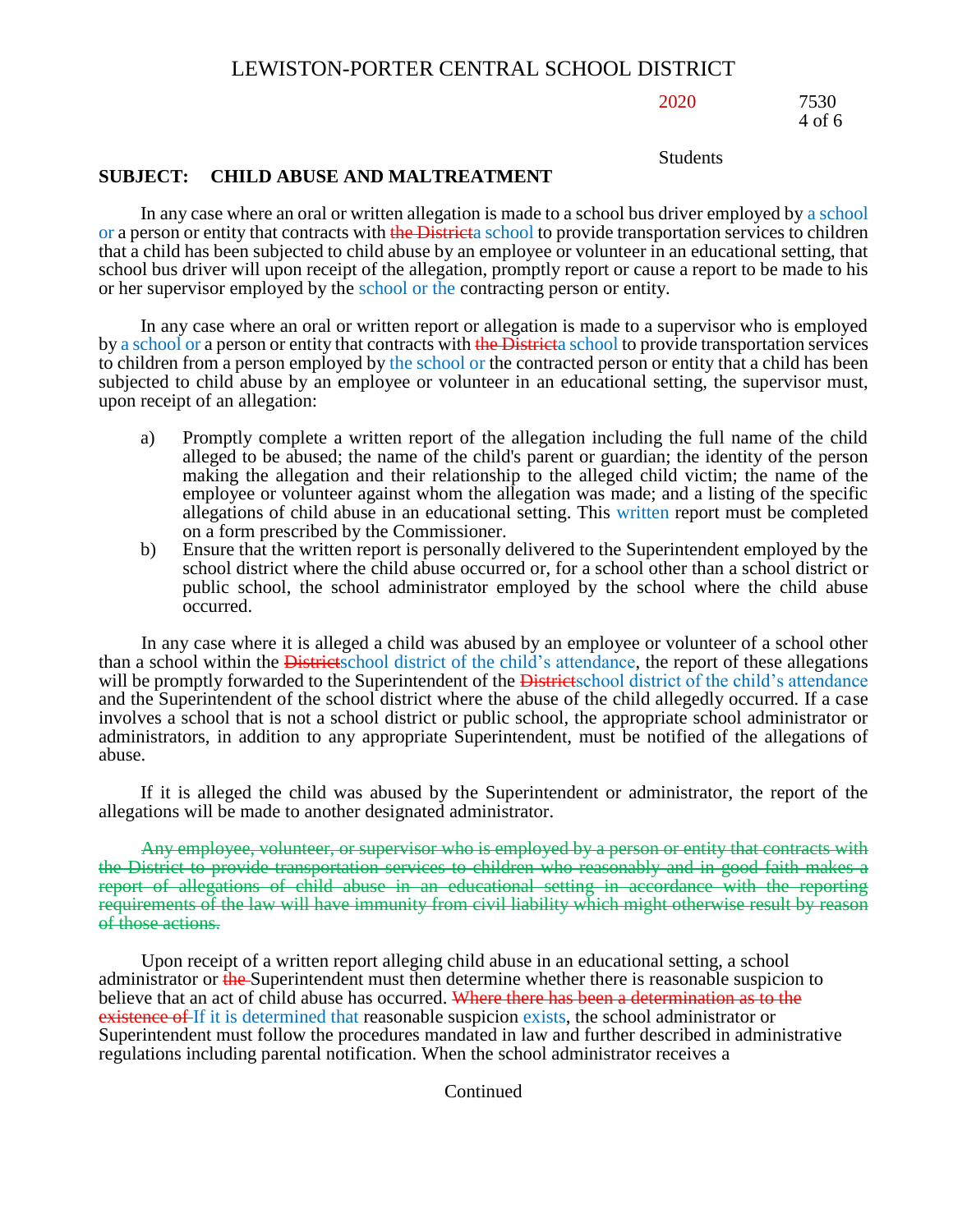2020 7530 5 of 6

#### Students

#### **SUBJECT: CHILD ABUSE AND MALTREATMENT**

written report, he or she must promptly provide a copy of the report to the Superintendent. and The report must be promptly forwarded the report to appropriate law enforcement. In no event will reporting to law enforcement be delayed by an inability to contact the Superintendent.

Where the Superintendent or, in a school other than a school district or public school, the school administrator has forwarded a written report of child abuse in an educational setting to law enforcement authorities, the Superintendent he or she will also refer the report to the Commissioner if the employee or volunteer alleged to have committed an act of child abuse holds a certification or license issued by the State Education Department NYSED.

#### Civil Immunity

Any employee, volunteer, or supervisor who is employed by a person or entity that contracts with the Districta school to provide transportation services to children who reasonably and in good faith makes a report of allegations of child abuse in an educational setting in accordance with the reporting requirements of the law will have immunity from civil liability which might otherwise result by reason of those actions.

Any school administrator or Superintendent who reasonably and in good faith makes a report of allegations of child abuse in an educational setting, or reasonably and in good faith transmits a report to a person or agency as required by law, will have immunity from civil liability which might otherwise result by reason of those actions.

#### Confidentiality

Reports and other written material submitted in accordance with law with regard to allegations of child abuse in an educational setting, and photographs taken concerning those reports that are in the possession of any person legally authorized to receive that information, will be confidential and will not be redisclosed except to law enforcement authorities involved in an investigation of child abuse in an educational setting or as expressly authorized by law or in accordance with a court-ordered subpoena. School administrators and the Superintendent will exercise reasonable care in preventing unauthorized disclosure.

Additionally, teachers and all other school officials will be provided an annual written explanation concerning the reporting of child abuse in an educational setting, including the immunity provisions as set forth in law. The Commissioner will furnish the District with required information, including rules and regulations for training necessary to implement District and staff responsibilities under the law.

#### **Training**

All persons employed by the District, in titles equivalent to teacher or administrator, and any school bus drivers employed by a person or entity that contracts with the District to provide transportation services to children, are required to complete coursework or training regarding the identification and reporting of child abuse and maltreatment in accordance with law and Commissioner's regulations.

The District will implement a training program regarding child abuse in an educational setting for all current and new teachers, school nurses, school counselors, school psychologists, school social workers, school administrators, Board members, other school personnel required to hold a teaching or administrative license or certificate, and any school bus driver or supervisor employed by the District or any person or entity that contracts with the District to provide transportation services to children, as well as licensed and registered physical therapists, licensed and registered occupational therapists, licensed and registered speech-language pathologists, teacher aides, and school resource officers.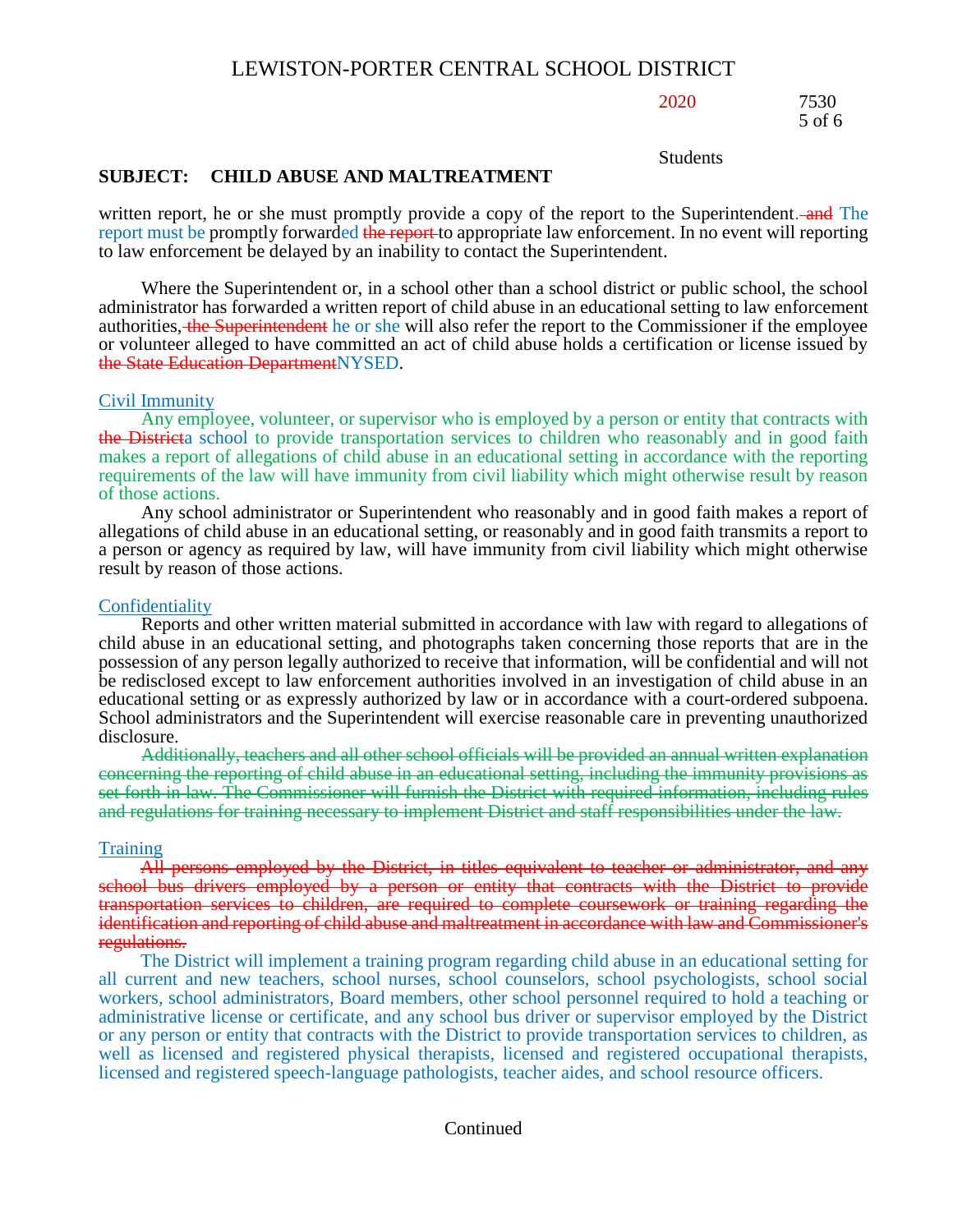2020 7530 6 of 6

Students

# **SUBJECT: CHILD ABUSE AND MALTREATMENT**

### Prohibition of "Silent" (Unreported) Resignations

The Superintendent and other school administrators are prohibited from withholding from law enforcement authorities, the Superintendent, or the Commissioner, as appropriate, information concerning allegations of child abuse in an educational setting against an employee or volunteer in exchange for that individual's resignation or voluntary suspension from his or her position.

The Superintendent or other school administrator who reasonably and in good faith reports to law enforcement officials information regarding allegations of child abuse or a resignation as required by law will have immunity from any liability, civil or criminal, which might otherwise result by reason of those actions.

#### **Notification**

Additionally, tTeachers and all other school officials will be provided an annual written explanation concerning the reporting of child abuse and child abuse in an educational setting, including the immunity provisions as set forth in law. The Commissioner will furnish the District with required information, including rules and regulations for training necessary to implement District and staff responsibilities under the law.

#### **Prohibition on Aiding and Abetting Sexual Abuse**

Unless exempted by law, no District employee, contractor, or agent of the District will assist another District employee, contractor, or agent in obtaining a new job, apart from the routine transmission of administrative and personnel files, if the individual or agency knows or has probable cause to believe, that the individual engaged in sexual misconduct regarding a minor or student in violation of the law.

> Education Law Article 23-B and §§ 409-1, 902(b), 3028-b, and 3209-a Family Court Act § 1012 Labor Law  $\S$  740(1)(e) Penal Law Articles 130, 235, and 263 Social Services Law §§ 411-428 8 NYCRR Part 83, and § 100.2(hh) and (nn) 20 USC § 7926

Adoption Date: 04/21/2020 05/28/2019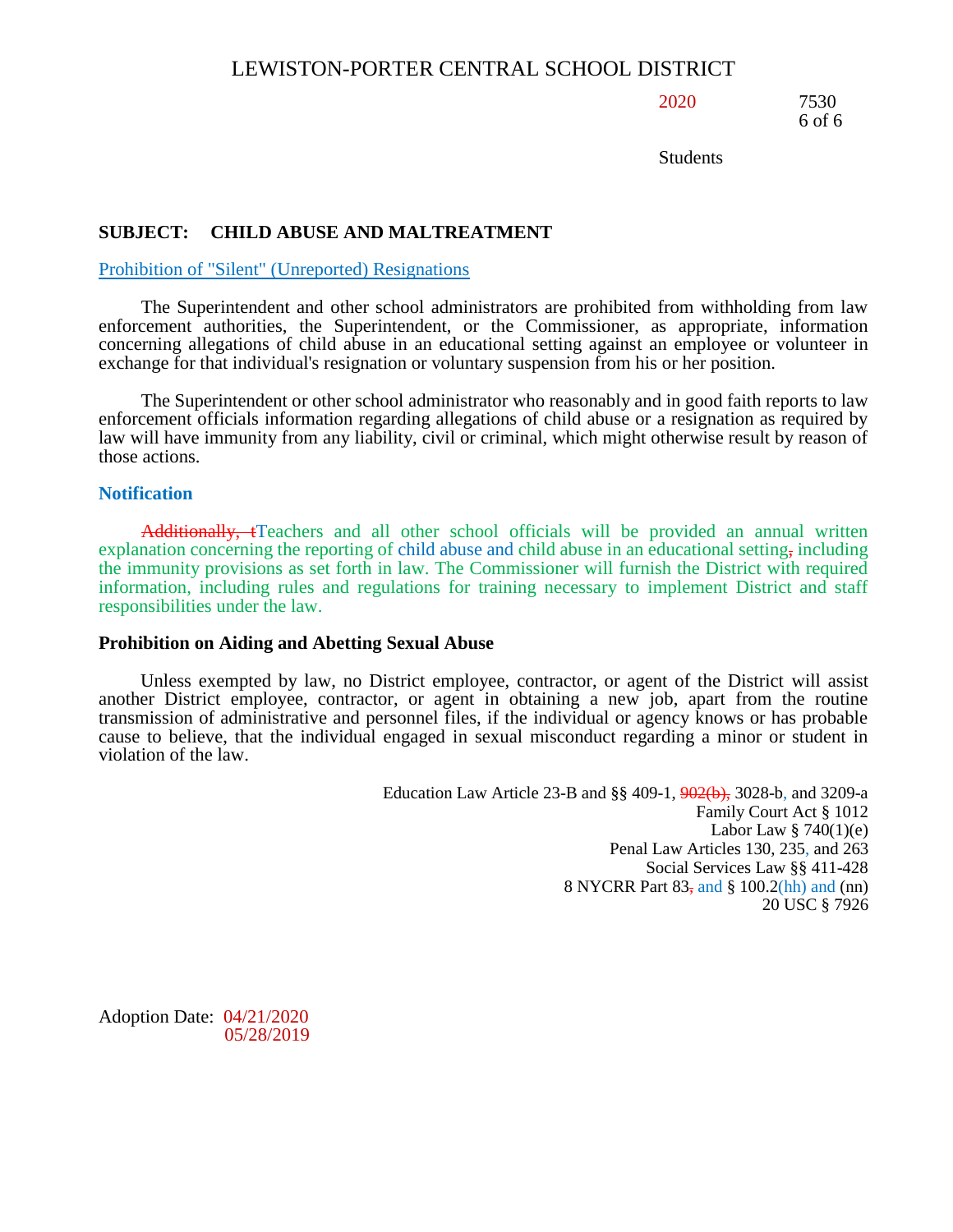#### 20172020

**NA-1**<br>8240

Instruction

### **SUBJECT: ACADEMIC FREEDOM**

The Board recognizes the right of a teacher to discuss any social, economic, or political problem as well as the right of a student to explore any field or hold any belief without interference from the teacher, as long as it does not disrupt the educational process.

The Board believes, however, that freedom carries with it responsibility. Academic freedom also carries with it academic responsibility that is determined by the basic ideals, goals, and institutions of the local community as they are expressed in the goals and objectives of the District.

As a consequence of its responsibility to guarantee academic freedom to both students and teachers, the Board expects that:

- a) All classroom studies will be curriculum-related, factual, objective, and impartial;
- b) Teachers will create and maintain an atmosphere of open-mindedness and tolerance;
- c) Teachers will not attempt, directly or indirectly, to limit or control students' judgment concerning any issue, but will make certain that full and fair consideration is given to the subject and that facts are carefully examined as to their accuracy and interpretation.

04/21/2020 Adoption Date: 12/19/2017 1990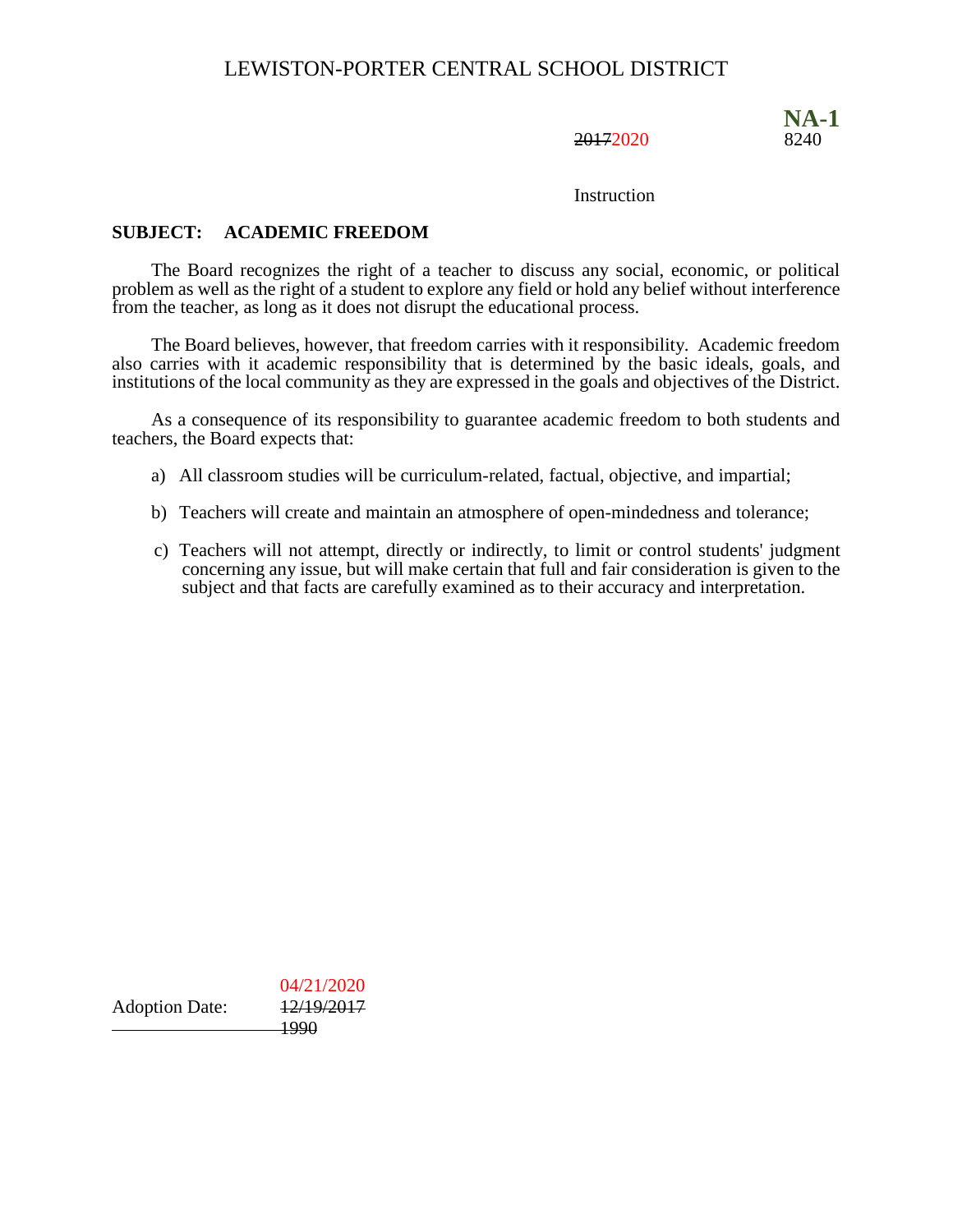#### 20172020 8241

#### **Instruction**

## **SUBJECT: PATRIOTISM, CITIZENSHIP AND HUMAN RIGHTS EDUCATION**

In order to promote a spirit of patriotic and civil service and obligation, as well as to foster in students of the District moral and intellectual qualities which are essential in preparing them to meet the obligations of citizenship, the Board requires students attending District schools, over the age of eight (8) years, to attend instructional courses in patriotism, citizenship, and human rights issues.

The Board also directs that all students attending District schools in grades 8 through 12 receive instruction in the history, meaning, significance and effect of the United States Constitution, the New York State Constitution, and the Declaration of Independence.

The curricula for such courses must include the subjects specified by the Board of Regents and be for the period of instruction, as mandated by the Regents, which is necessary in these subjects in each of the appropriate grades.

In addition, each School District that receives Federal Funds for a fiscal year shall hold an educational program on the United States Constitution on September 17 of each year for the students in the District to commemorate the September 17, 1787 signing of the Constitution, known as Constitution Day and Citizenship Day. However, when September 17 falls on a Saturday, Sunday, or holiday, this day shall be held during the preceding or following week.

The Board directs that the above named subjects, as mandated by law, be addressed in the instructional curricula provided by the District.

Education Law Section 801 36 United States Code (USC) Section 106

Adoption Date: 12/19/2017

04/21/2020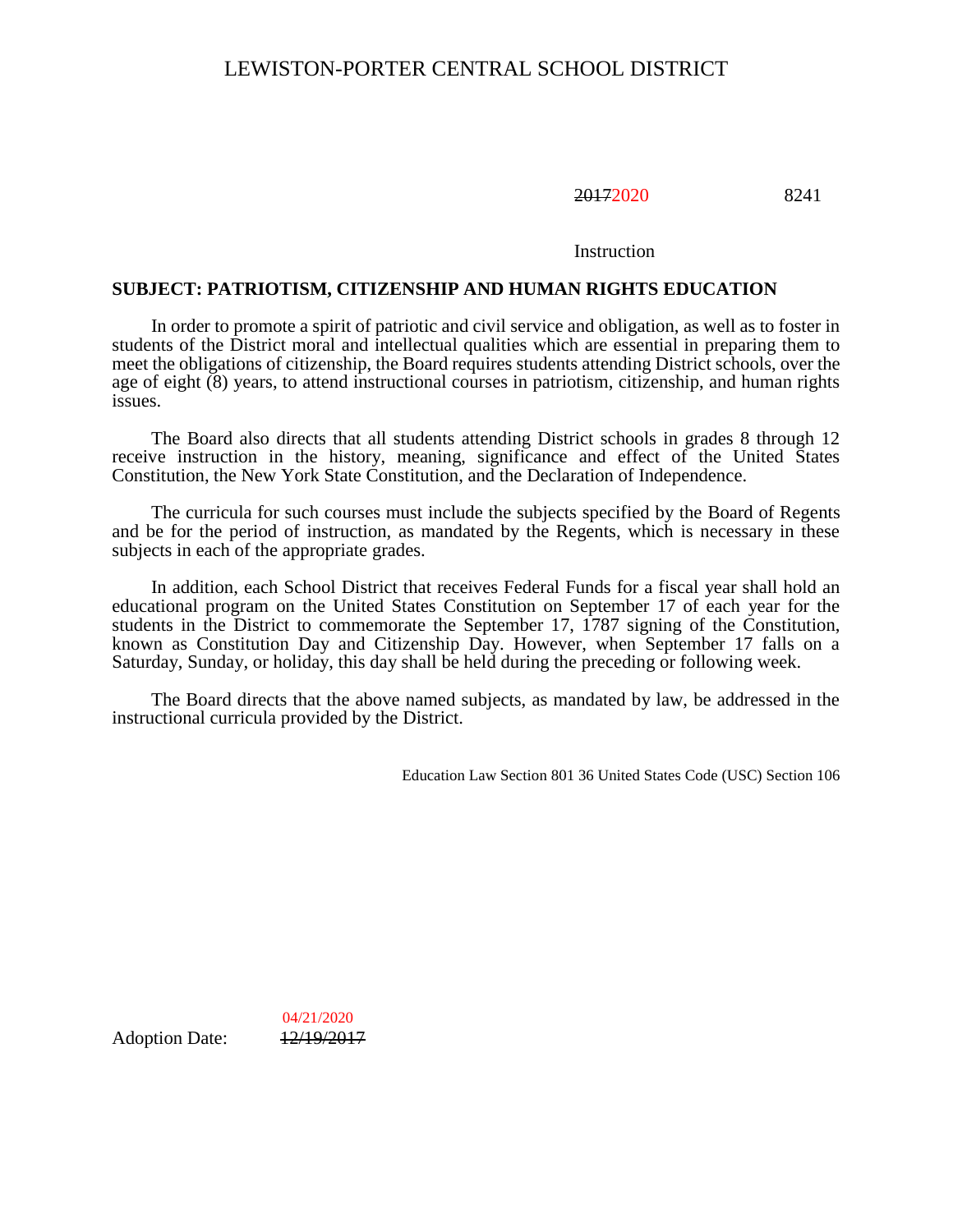20172020 8242

## Instruction 1 of 2

### **SUBJECT: CIVILITY, CITIZENSHIP AND CHARACTER EDUCATION/ INTERPERSONAL VIOLENCE PREVENTION EDUCATION**

### **Civility, Citizenship and Character Education**

The Board recognizes that teaching students respect, civility and understanding toward others, as well as the practice and reinforcement of appropriate behavior and values of our society, is an important function of the School System.

The District wishes to foster an environment where students exhibit behavior that promotes positive educational practices, allows students to grow socially and academically, and encourages healthy dialogue in respectful ways. By presenting teachers and staff as positive role models, the District stresses positive communication and discourages disrespectful treatment. This policy is not intended to deprive and/or restrict any student of his/her right to freedom of expression but, rather, seeks to maintain, to the extent possible and reasonable, a safe, harassment free and educationally conducive environment for our students and staff.

Furthermore, the District shall ensure that the course of instruction in grades K through 12 includes a component on civility, citizenship and character education in accordance with Education Law, with an emphasis on discouraging acts of harassment, bullying and/or discrimination. Character education is the deliberate effort to help students understand, care about, and act upon core ethical values.

Character education shall instruct students on the principles of:

- a) Honesty;
- b) Tolerance;
- c) Personal responsibility;
- d) Respect for others;
- e) Awareness and sensitivity to discrimination and/or harassment as defined in the Dignity for All Students Act;
- f) Civility in relation to people of different races, weights, national origins, ethnic groups, religions, religious practices, physical or mental abilities, sexual orientations, genders or sexes;
- g) Observance of laws and rules;
- h) Courtesy;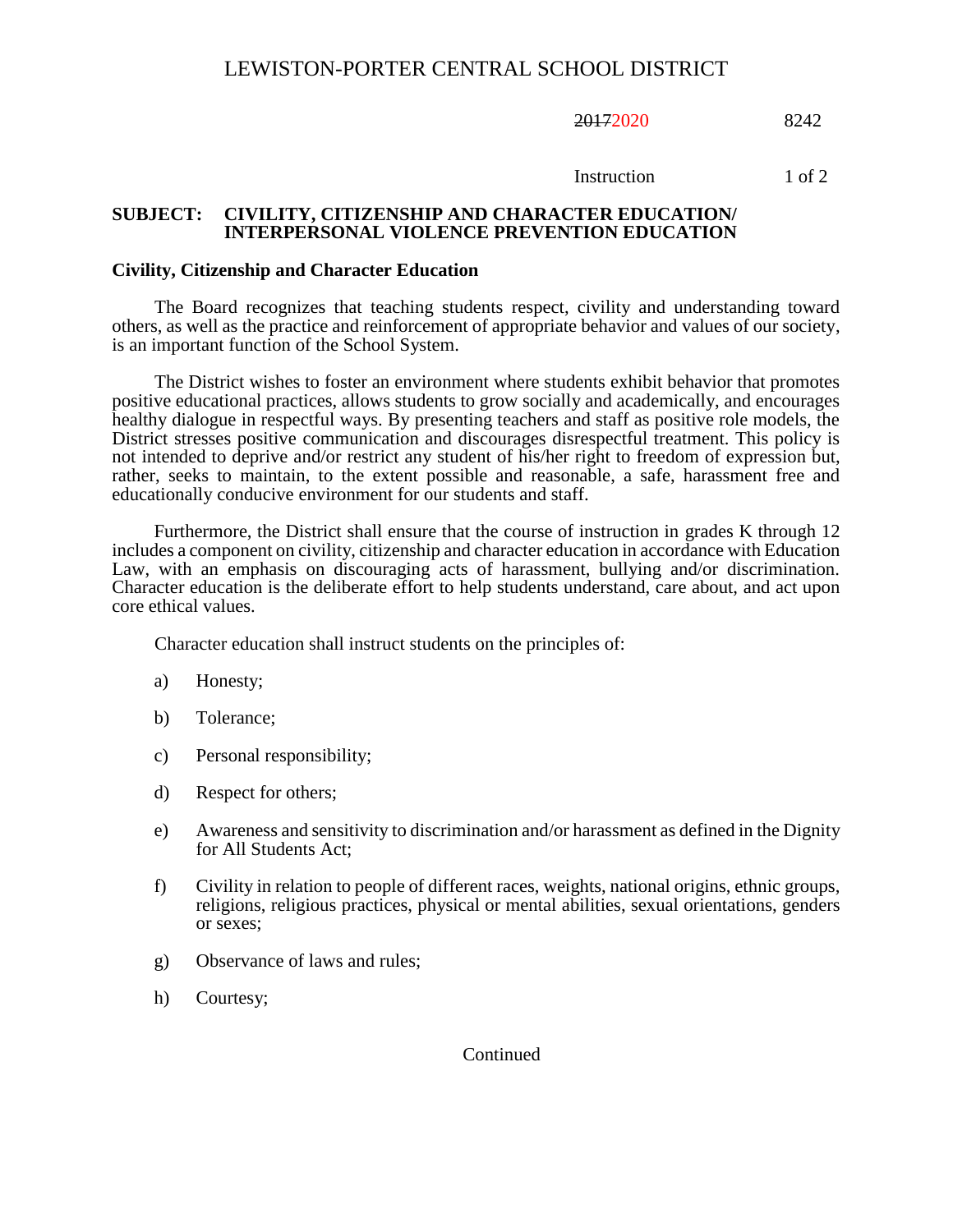## 20172020 8242

Instruction 2 of 2

## **SUBJECT: CIVILITY, CITIZENSHIP AND CHARACTER EDUCATION/ INTERPERSONAL VIOLENCE PREVENTION EDUCATION**

- i) Dignity, and other traits which will enhance the quality of students' experiences in, and contributions to, the community; and
- j) Safe and responsible use of the Internet and electronic communications.

As determined by the Board of Regents, and as further enumerated in Commissioner's Regulations, the components of character education shall be incorporated in existing District curricula as applicable.

The District encourages the involvement of staff, students, parents and community members in the implementation and reinforcement of character education in the schools.

#### **Interpersonal Violence Prevention Education**

The District will utilize the interpersonal violence prevention education package provided by the State Education Department. These materials will be incorporated as part of the health or other related curricula or programs for students in grades K through 12.

> Education Law Sections 801 and 801-a Education Law Section 801-a, 804(4) 8 NYCRR 100.2(2)(c)(2)

|                       | 04/21/2020 |
|-----------------------|------------|
| <b>Adoption Date:</b> | 12/19/2017 |
|                       | 07/23/2013 |
|                       | 06/19/2012 |
|                       | 04/15/2003 |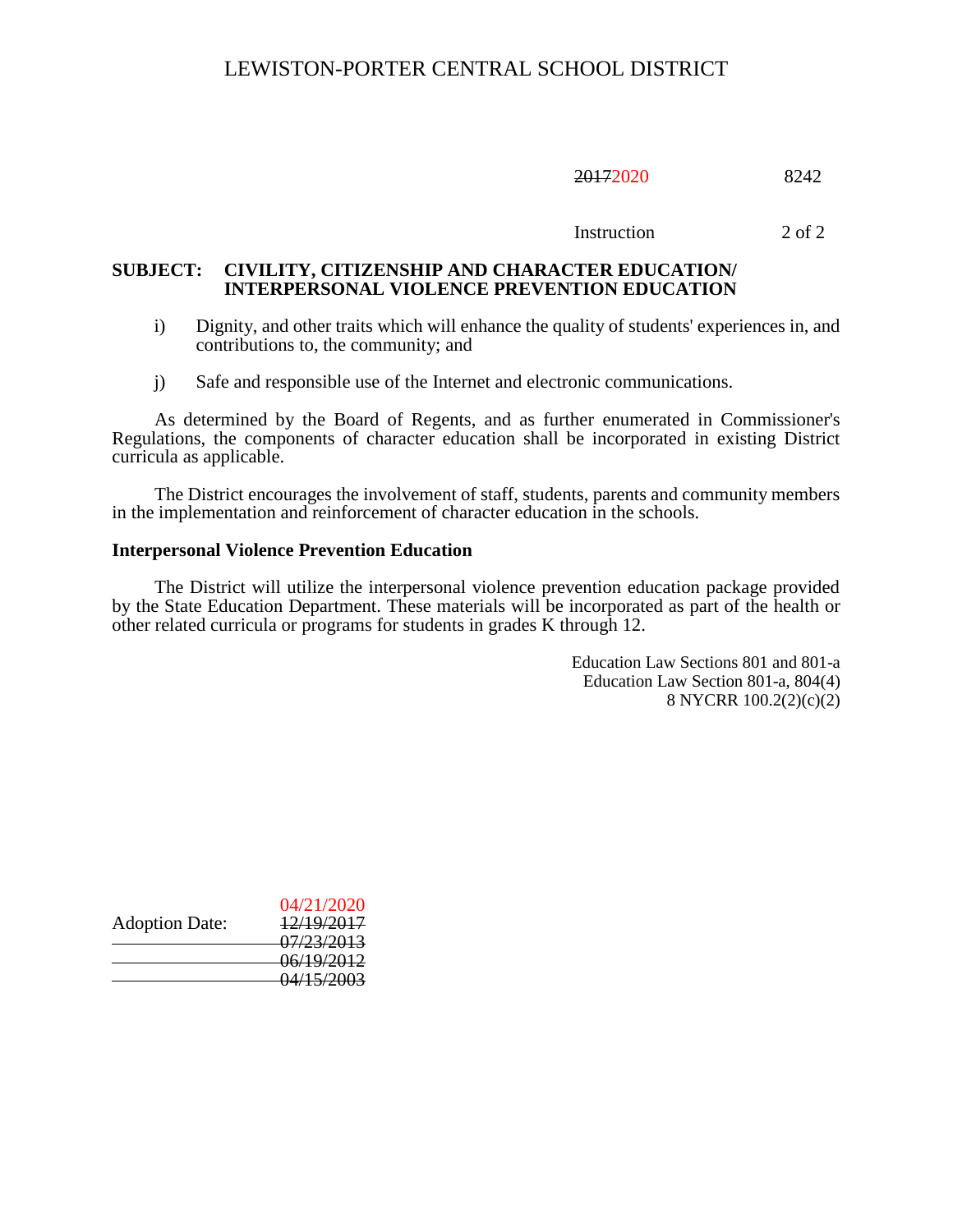20172020 8260

Instruction 1 of 2

# **SUBJECT: TITLE I PARENT AND FAMILY ENGAGEMENT**

The Board believes that positive parent and family engagement is essential to student achievement, and thus encourages such involvement in school educational planning and operations. Parent and family engagement may take place either in the classroom or during extracurricular activities. However, the Board also encourages parent and family engagement at home (e.g., planned home reading time, informal learning activities, and/or homework "contracts" between parents, family members and children). The Board directs the Superintendent to develop a home-school communications program in an effort to encourage all forms of parent and family engagement.

# **District-wide Parent and Family Engagement**

Consistent with the parent and family engagement goals of Title I, the District will develop and implement programs, activities and procedures that encourage and support the participation of parents and family members of students eligible for Title I services in all aspects of their child's education. The Board also will ensure that all of its schools receiving Title I, Part A funds develop and implement school level parent and family engagement procedures, as further required by federal law.

For purposes of this policy, parental involvement refers to the participation of parents in regular, two-way, and meaningful communication, involving student academic learning and other school activities.

At a minimum, parent and family engagement programs, activities and procedures at both the district and individual school level must ensure that parents and family members:

- Play an integral role in assisting their child's learning;
- Are encouraged to be actively involved in their child's education at school; and
- Are full partners in their child's education and are included, as appropriate, in decisionmaking and on advisory committees to assist in the education of their child.

District and school level Title I parent and family engagement programs, activities and procedures will provide opportunities for the informed participation of parents and family members (including those who have limited English proficiency, parents and family members with disabilities, and parents and family members of migratory children.)

As further required by federal law, parents and family members of students eligible for Title I services will be provided an opportunity to participate in the development of the district's Title I plan, and to submit comments regarding any aspect of the plan that is not satisfactory to them.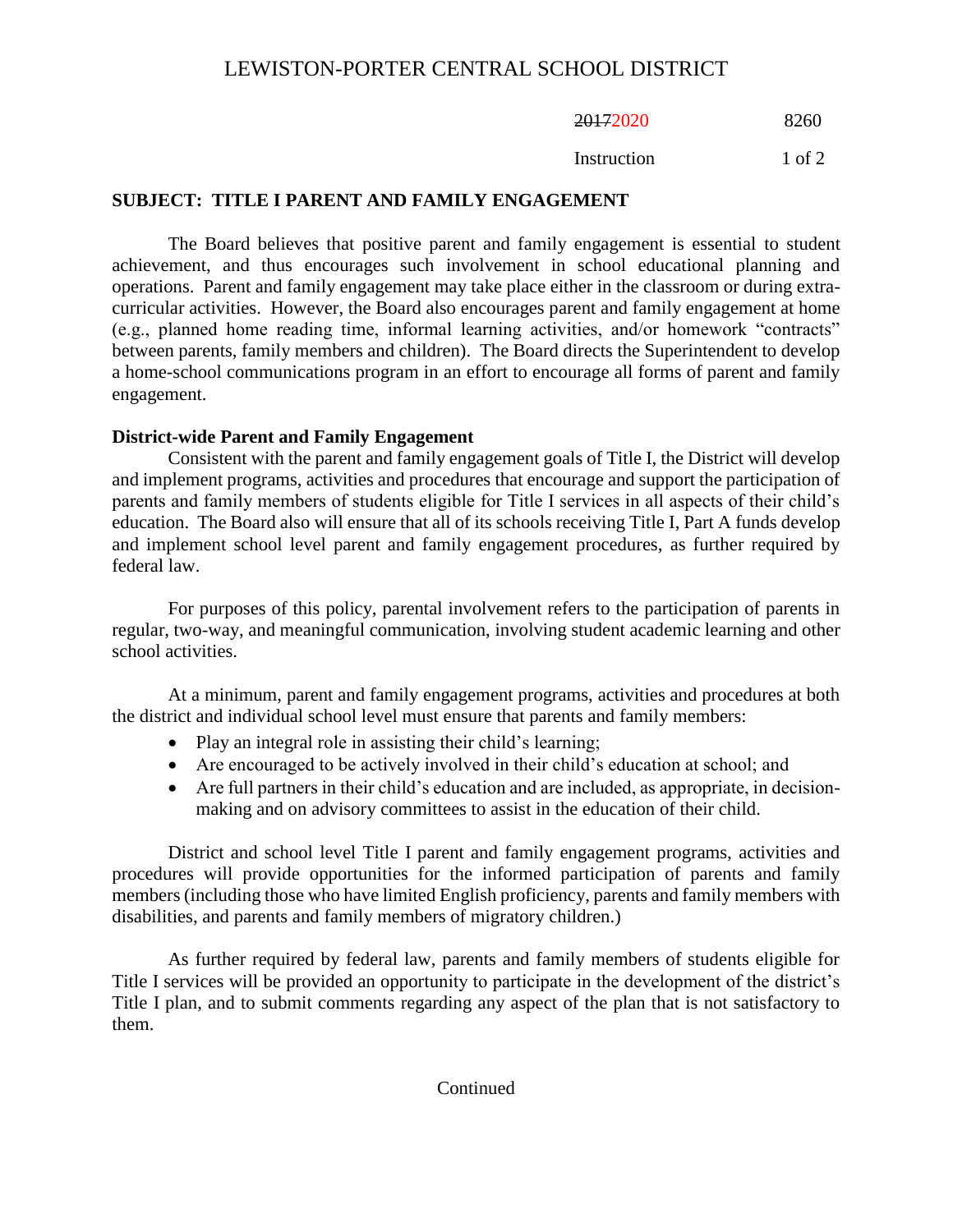2017 8260

Instruction 2 of 2

# **SUBJECT: TITLE I PARENT AND FAMILY ENGAGEMENT**

# **Development of school level parent and family engagement approaches**

The Superintendent will ensure that all district schools receiving federal financial funding are provided technical assistance and all other support necessary to assist them in planning and implementing effective parent and family engagement programs and activities that improve student achievement and school performance.

# **Building capacity for parental involvement**

To build parent capacity for strong parental involvement to improve their child's academic achievement, the district will, at a minimum:

- a) Assist parents in understanding such topics as the state's challenging academic standards, state and local academic assessments, Title I requirements, how to monitor their child's progress and how to work with educators to improve the achievement of their child.
- b) Provide materials and training to help parents work to improve their child's academic achievement such as literacy training and using technology (including education about the harms of copyright piracy).
- c) Educate its teachers, specialized instructional support personnel, principals and other school leaders, and other staff, with the assistance of parents, in understanding the value and utility of a parent's contributions and on how to:
	- reach out to, communicate with, and work with parents as equal partners;
	- implement and coordinate parent programs; and
	- build ties between parents and the schools.
- d) Ensure that information related to school and parent-related programs, meetings and other activities is sent to the parents of children participating in Title I programs in an understandable and uniform format, including alternative formats, upon request, and to the extent practicable, in a language the parents can understand.

# **Coordination of parental involvement strategies**

The district will coordinate and integrate strategies adopted to comply with Title I, Part A parental involvement requirements with other Federal, State, and local programs, including public preschool programs.

# **Review of district wide parent and family engagement policy**

The Board, along with the Superintendent, other appropriate staff, and parents and family members, will conduct an annual evaluation of the content and effectiveness of this parent and family engagement policy. This evaluation will include the identification of barriers to greater participation by parents and family members in activities under this policy and the revisions necessary for a more effective involvement for parent and family member engagement.

20 USC §§6318(a)(2); 7801(38), Every Student Succeeds Act (§1116 of the Elementary&Secondary Education Act) U.S. Department of Education, *Parental Involvement, Title I, Part A, Non-Regulatory Guidance,* April 23, 2004

Adoption date: 04/21/2020 12/19/2017, 02/21/2017, 08/27/1996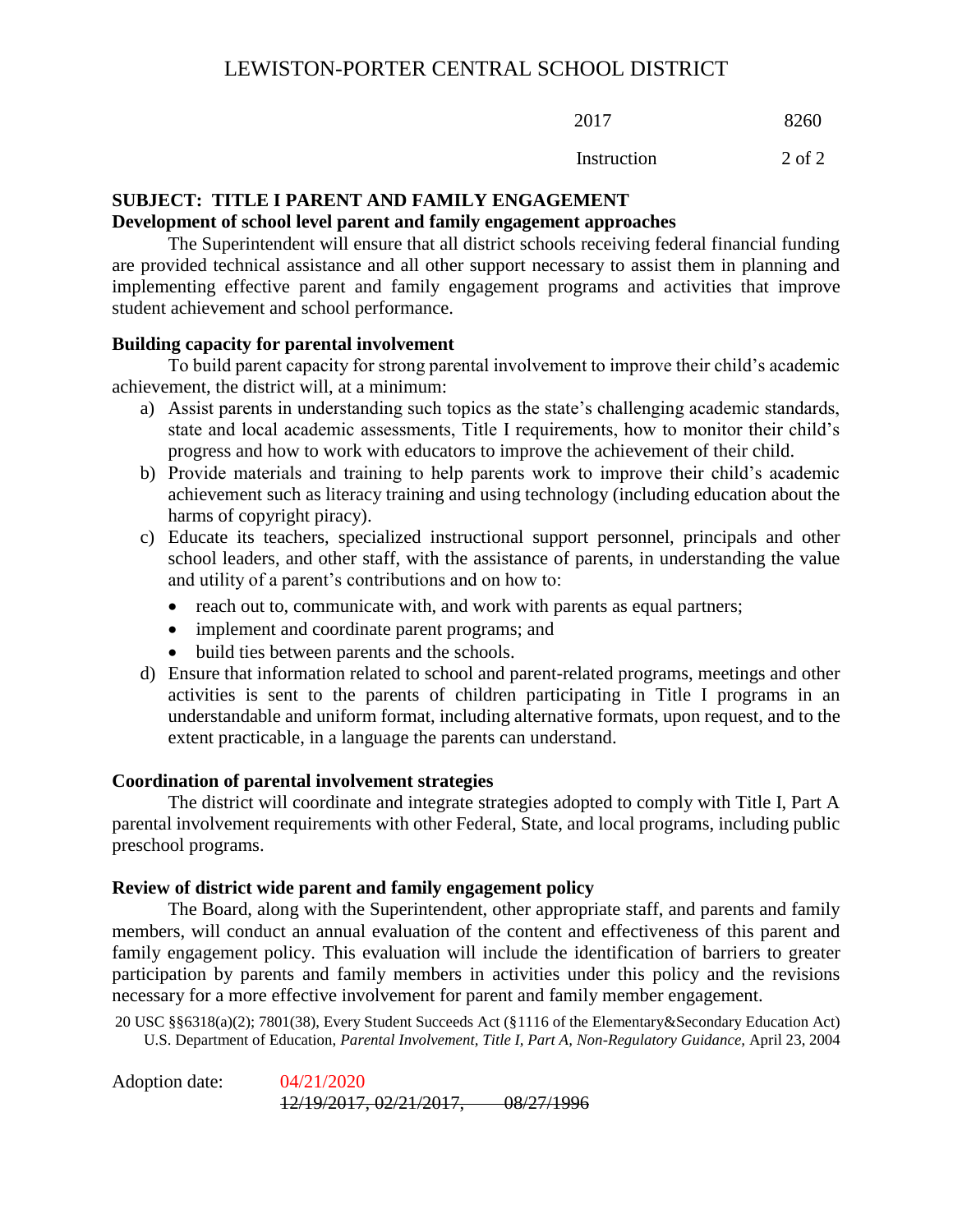### 20172020 8270

**Instruction** 

# **SUBJECT: INSTRUCTIONAL TECHNOLOGY**

The Board recognizes its responsibility to further the District's educational goals through the use of appropriate and high quality technology.

Continuing advances in technology are bringing about changes that have an increasing impact on the way we obtain, process, evaluate and use information. Therefore, the District is committed to:

- a) A comprehensive staff development program to ensure appropriate and effective use of technology.
- b) The preparation of students to utilize multiple types of technology.
- c) The integration of technology within and across all curriculum areas.
- d) The equitable distribution and access to technological equipment and materials for all students.
- e) The promotion of technology as an alternative to traditional methods of gathering, organizing and synthesizing information.
- f) The provision of sufficient funds, within the budgetary constraints of the Board, for the implementation of technology instruction.

The Board directs the Superintendent/  $\theta$  his/her designee to assess the technological needs of the District's instructional program, research and review current materials and make recommendations to the Board.

| <b>Adoption Date:</b> | 04/21/2020 |
|-----------------------|------------|
|                       | 12/19/2017 |
|                       | 11/19/1991 |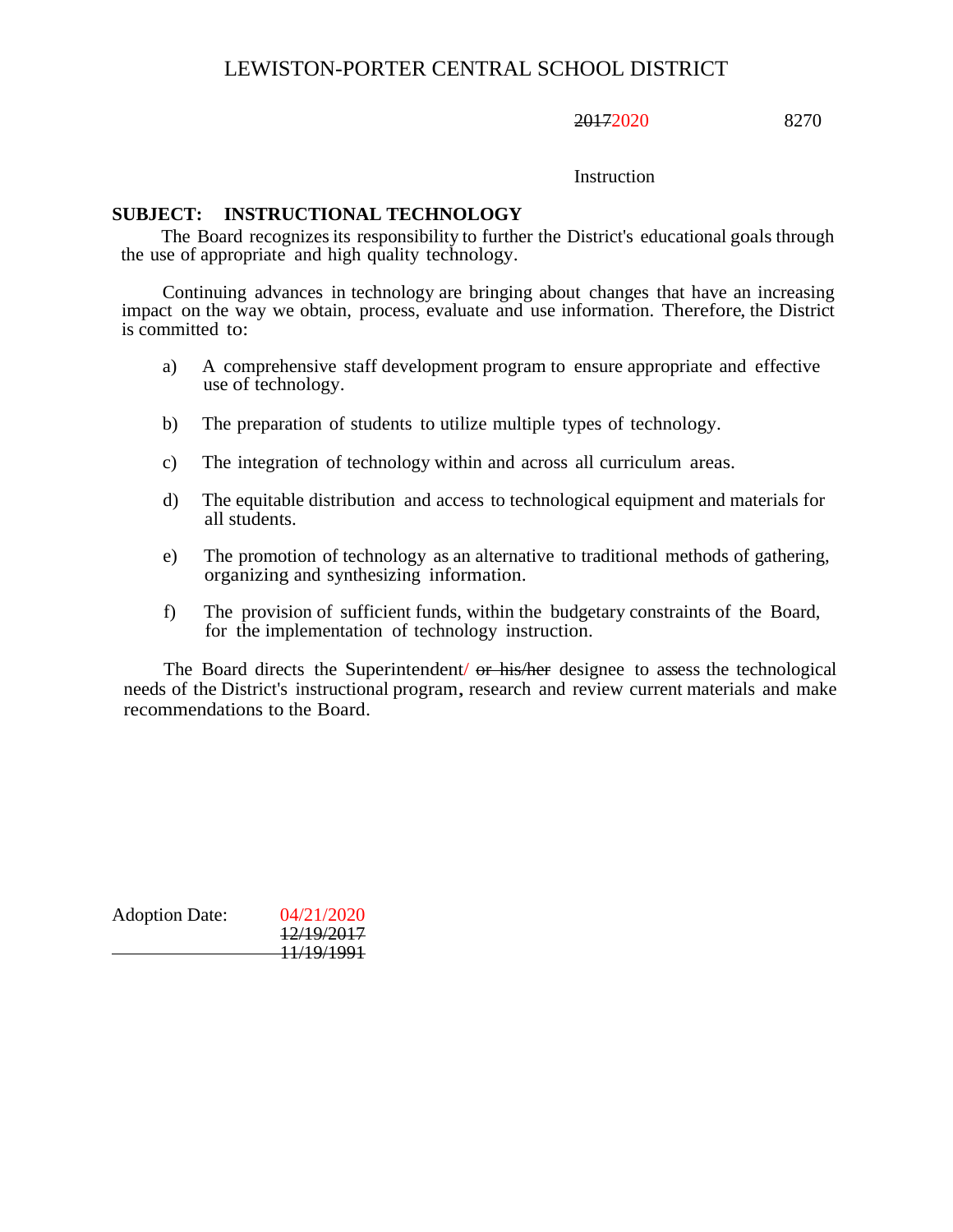### 20172020 8271

Instruction 1 of 3

## **SUBJECT: INTERNET SAFETY/INTERNET CONTENT FILTERING**

In compliance with the Children's Internet Protection Act (CIPA) and Regulations of the Federal Communications Commission (FCC), the District has adopted and will enforce this Internet safety policy that ensures the use of technology protection measures (i.e., filtering or blocking of access to certain material on the Internet) on all District computers with Internet access. Such technology protection measures apply to Internet access by both adults and minors with regard to visual depictions that are obscene, child pornography, or, with respect to the use of computers by minors, considered harmful to such students. The District will provide for the education of students regarding appropriate online behavior including interacting with other individuals on social networking websites and regarding cyberbullying and predator awareness. The education provided to all students will be of a generic nature and will be focused on information to protect all students from the inherent dangers of internet communication. Further, appropriate monitoring of online activities of minors, as determined by the building/program supervisor, will also be enforced to ensure the safety of students when accessing the Internet.

Further, the Board's decision to utilize technology protection measures and other safety procedures for staff and students when accessing the Internet fosters the educational mission of the schools including the selection of appropriate teaching/instructional materials and activities to enhance the schools' programs; and to help ensure the safety of personnel and students while online.

However, no filtering technology can guarantee that staff and students will be prevented from accessing all inappropriate locations. Proper safety procedures, as deemed appropriate by the applicable administrator/program supervisor, will be provided to ensure compliance with the CIPA.

In addition to the use of technology protection measures, the monitoring of online activities and access by minors to inappropriate matter on the Internet may include, but shall not be limited to, the following guidelines:

- a) Ensuring the presence of a teacher and/or other appropriate District personnel when students are accessing the Internet including, but not limited to, the supervision of minors when using electronic mail, instant messaging and other forms of direct electronic communications. As determined by the appropriate building administrator, the use of email, as well as social networking websites, may be blocked as deemed necessary to ensure the safety of such students;
- b) Monitoring logs of access in order to keep track of the web sites visited by students as a measure to restrict access to materials harmful to minors;
- c) In compliance with this Internet Safety Policy as well as the District's Acceptable Use Policy, unauthorized access (including so-called "hacking") and other unlawful activities by minors are prohibited by the District; and student violations of such policies may result in disciplinary action; and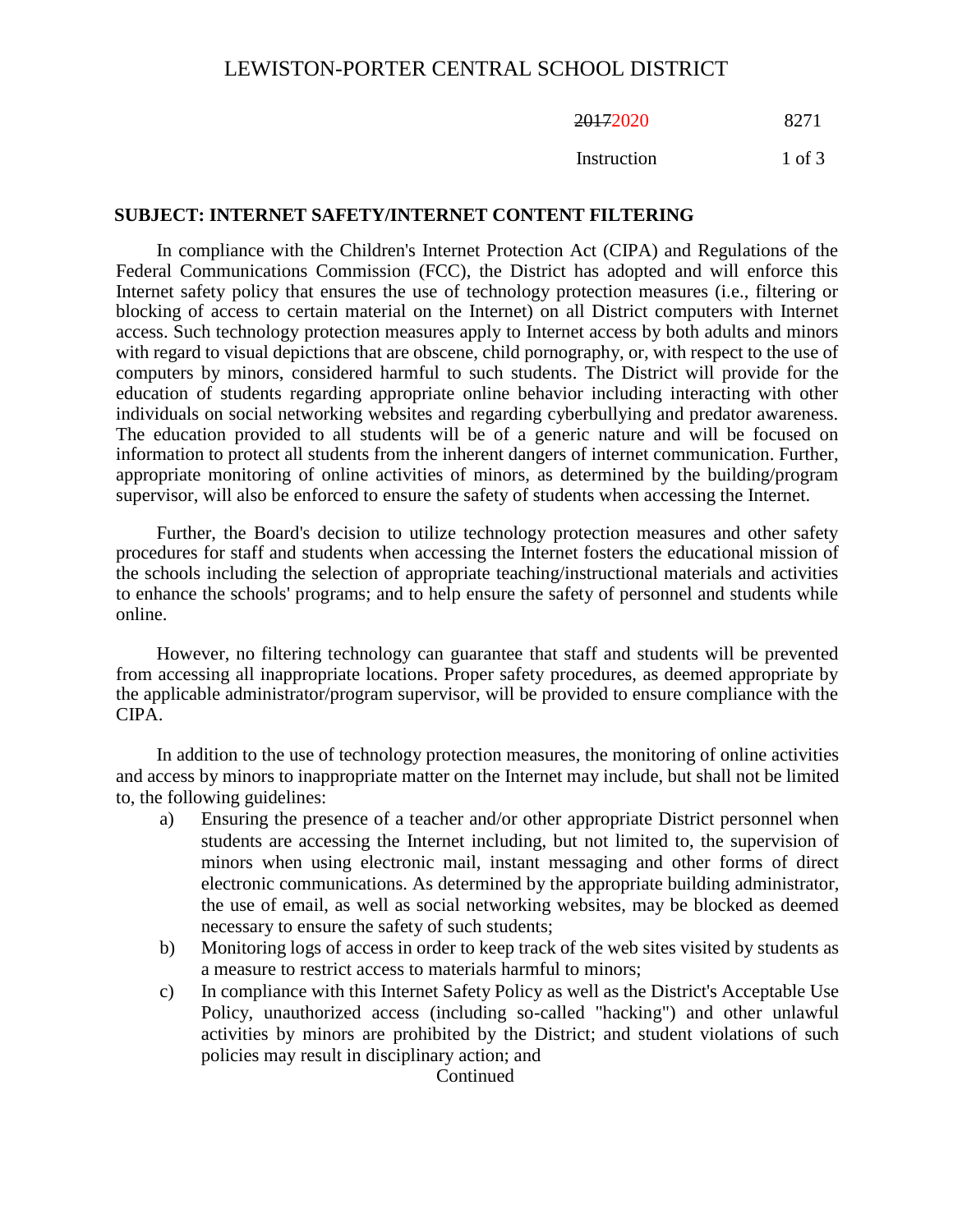# 20172020 8271

# Instruction 2 of 3

## **SUBJECT: INTERNET SAFETY/INTERNET CONTENT FILTERING POLICY**

d) Appropriate supervision and notification to minors regarding the prohibition as to unauthorized disclosure, use and dissemination of personal identification information regarding such students.

The determination of what is "inappropriate" for minors shall be determined by the District and/or designated school official(s). It is acknowledged that the determination of such "inappropriate" material may vary depending upon the circumstances of the situation and the age of the students involved in online research.

The terms "minor," "child pornography," "harmful to minors," "obscene," "technology protection measure, " "sexual act," and "sexual contact" will be as defined in accordance with CIPA and other applicable laws/regulations as may be appropriate and implemented pursuant to the District's educational mission.

*Under certain specified circumstances, the blocking or filtering technology measure(s) may be disabled for adults engaged in bona fide research or other lawful purposes. The power to disable can only be exercised by an administrator, supervisor, or other person authorized by the School District*.

The School District shall provide certification, pursuant to the requirements of CIPA, to document the District's adoption and enforcement of its Internet Safety Policy, including the operation and enforcement of technology protection measures (i.e., blocking/filtering of access to certain material on the Internet) for all School District computers with Internet access.

# **Internet Safety Instruction**

In accordance with New York State Education Law, the School District may provide, to students in grades K through 12, instruction designed to promote the proper and safe use of the Internet. The Commissioner shall provide technical assistance to assist in the development of curricula for such course of study which shall be age appropriate and developed according to the needs and abilities of students at successive grade levels in order to provide awareness, skills, information and support to aid in the safe usage of the Internet.

Under the Protecting Children in the 21st Century Act, students will also be educated on appropriate interactions with other individuals on social networking websites as well as cyberbullying and predator awareness.

### **Access to Harmful Content/Material and Use of Personal Technology or Electronic Devices**

Despite the existence of District policy, regulations and guidelines, it is virtually impossible to completely prevent access to content or material that may be considered harmful for students. Students may have the ability to access such content or material from their home, other locations off school premises and/or with a student's own personal technology or electronic device on school grounds or at school events.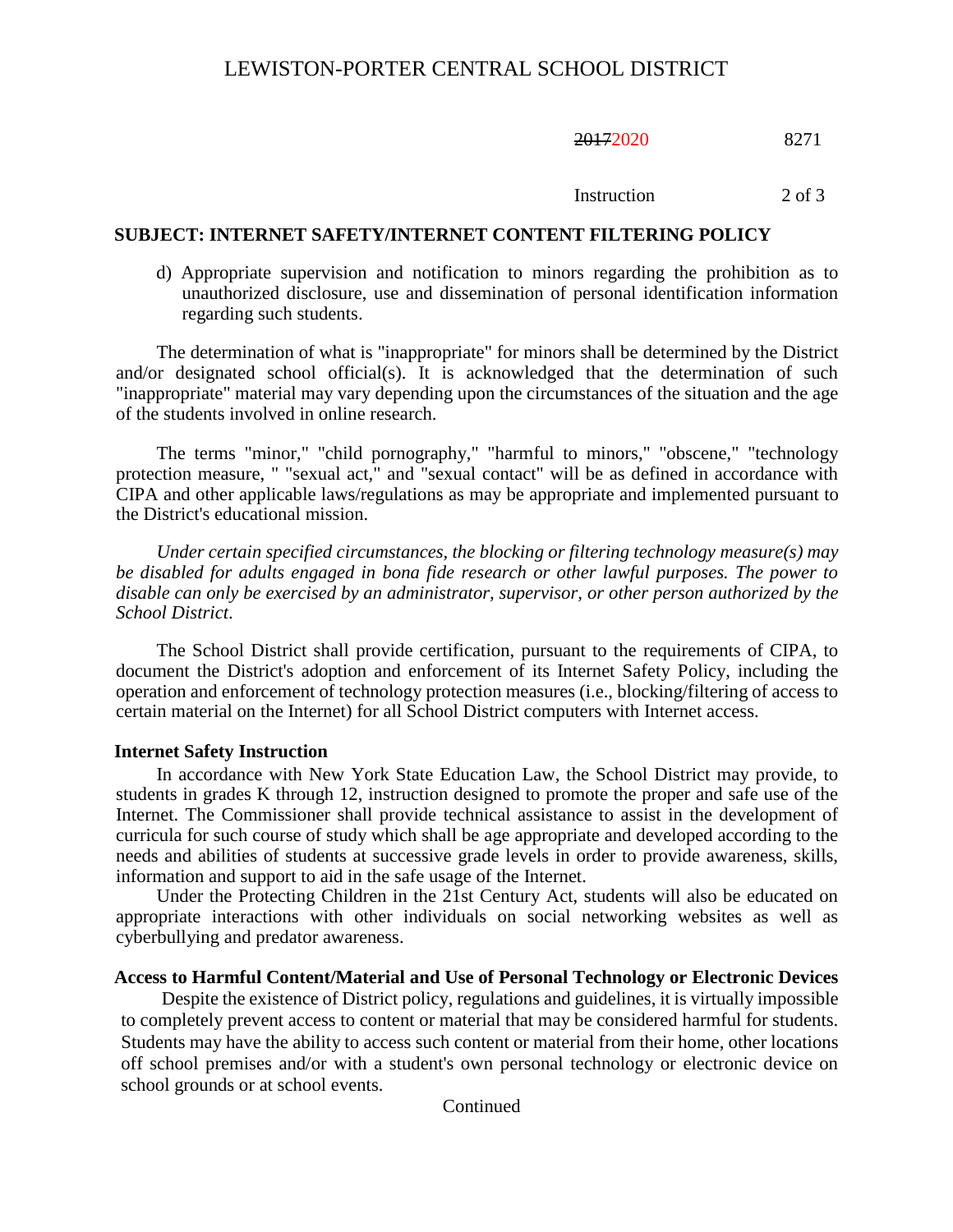## 20172020 8271

Instruction 3 of 3

## **SUBJECT: INTERNET SAFETY/INTERNET CONTENT FILTERING POLICY**

The District is not responsible for inappropriate or harmful content or material accessed via a student's own personal technology or electronic device or via an unfiltered Internet connection received through a student's own personal technology or electronic device.

Notification/Authorization

The District's Acceptable Use Policy and accompanying Regulations will be disseminated to parents and students in order to provide notice of the school's requirements, expectations, and student's obligations when accessing the Internet.

The District has provided reasonable public notice and has held at least one (l) public hearing or meeting to address the proposed Internet Safety/Content Filtering Policy prior to Board adoption. Furthermore, appropriate actions will be taken to ensure the ready availability to the public of the District's Internet Content Filtering/Safety Policy, as well as any other District policies relating to the use of technology. Additional public notice and a hearing or meeting is not necessary when amendments are made to the Internet Safety Policy in the future. The District's Internet Safety/lnternet Content Filtering Policy must be made available to the FCC upon request.

The Internet Safety/Internet Content Filtering Policy is required to be retained by the school for at least five (5) years after the funding year in which the policy was relied upon to obtain Erate funding.

> 47 United States Code (USC) Sections 254(h) and 2540); 47 Code of Federal Regulations (CFR) Part 54 Education Law Section 814

NOTE:Refer also to Policy #7315 - Student Use of Computerized Information Resources (Acceptable Use)

|                       | 04/21/2020                             |
|-----------------------|----------------------------------------|
| <b>Adoption Date:</b> | 12/10/2017<br>12/17/2011               |
|                       | 07/27/2010<br><del>∪#∠#∠∪iv</del>      |
|                       | 07/26/2011<br><del>,,,,,,,,,,,,,</del> |
|                       | 36/10/2012<br>00/17/2012               |